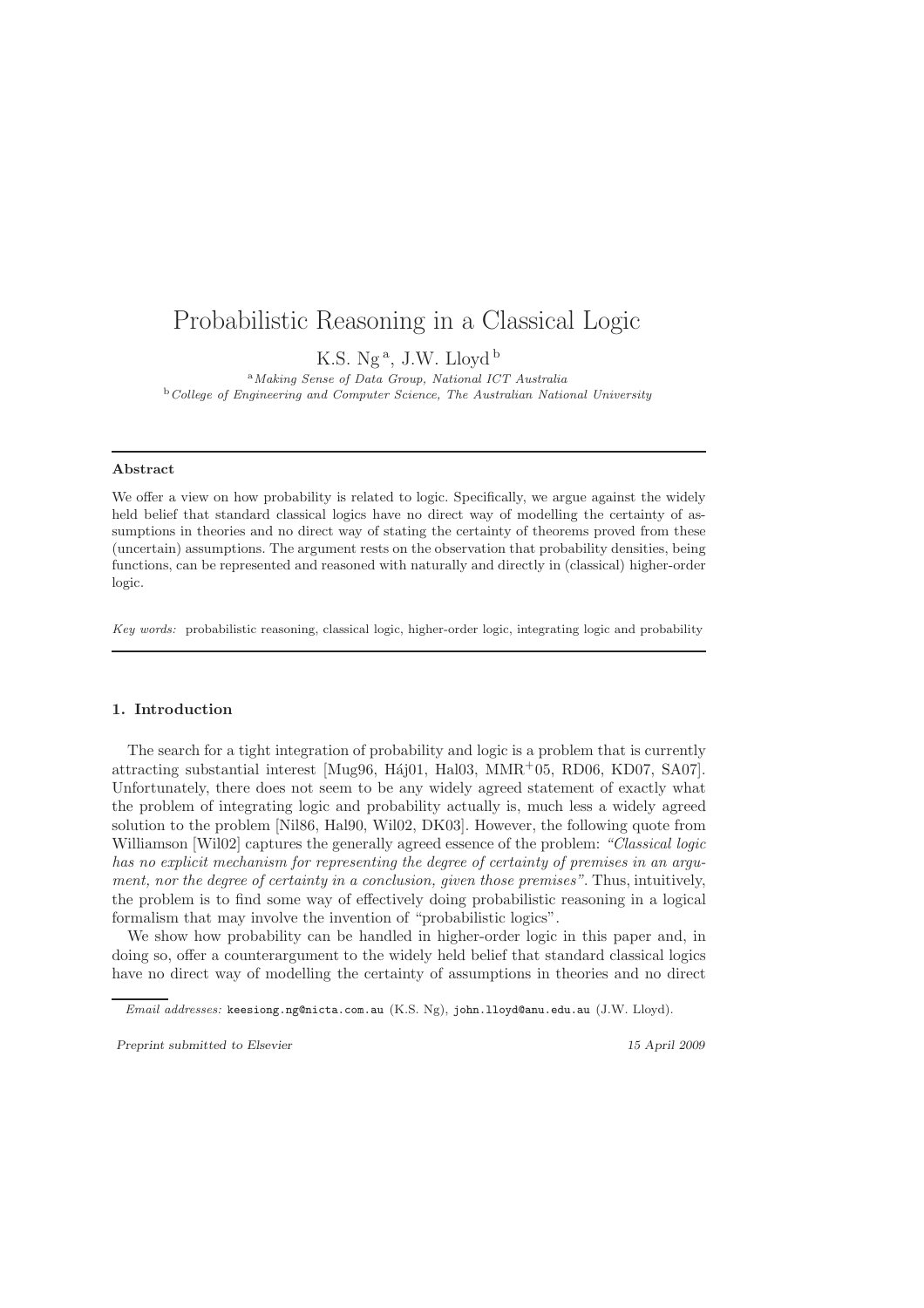way of stating the certainty of theorems proved from these (uncertain) assumptions. To set the scene and also to provide a contrast with the approach to integration adopted in this paper, we now briefly discuss the most common approach in the literature. A more extensive survey of this and other approaches can be found in [MR07].

The standard logical setting adopted for integrating logic and probability is first-order logic. Imagine that an agent is operating in some environment for which there is some uncertainty (for example, the environment might be partially observable). The environment is modelled as a probability distribution over the collection of first-order models (over some suitable alphabet for the application at hand). The intuition is that any of these models could be the actual environment but that some models are more likely than others and this information is given by the distribution on the models. If the agent actually knew this distribution, then it could answer probabilistic questions of the form: if (closed) formula  $\psi$  holds, what is the probability that the (closed) formula  $\varphi$  holds? In symbols, the question is: what is  $Pr(\varphi | \psi)$ ?

We now formalise this situation. Let  $\mathcal I$  be the set of interpretations and  $p$  a probability measure on the  $\sigma$ -algebra of all subsets of this set. Define the random variable  $X_{\varphi}: \mathcal{I} \to \mathbb{R}$ by

$$
X_{\varphi}(I) = \begin{cases} 1 & \text{if } \varphi \text{ is true in } I \\ 0 & \text{otherwise,} \end{cases}
$$

with a similar definition for  $X_{\psi}$ . Then  $Pr(\varphi | \psi)$  can be written in the form

$$
p(X_{\varphi} = 1 \,|\, X_{\psi} = 1)
$$

which is equal to

$$
\frac{p(X_{\varphi} = 1 \land X_{\psi} = 1)}{p(X_{\psi} = 1)}
$$

and, knowing p, can be evaluated.

Of course, the real problem is to know the distribution on the interpretations. To make some progress on this, most systems intending to integrate logical and probabilistic reasoning make simplifying assumptions. For a start, most are based on Prolog. Thus theories are first-order Horn clause theories, maybe with negation as failure. Interpretations are limited to Herbrand interpretations and often function symbols are excluded so the Herbrand base (and therefore the number of Herbrand interpretations) is finite. Let I denote the (finite) set of Herbrand interpretations and B the Herbrand base. We can identify J with the product space  $\{0,1\}^{\tilde{B}}$  in the natural way. Thus the problem amounts to knowing the distribution on this product space. At this point, there is a wide divergence in the approaches. For example, the distribution can be represented either directly or more compactly using formalisms like Bayesian networks or Markov random fields. In [RD06], the occurrences of atoms in the same clause are used to give the arcs and the weights attached to clauses are used to give the potential functions in a Markov random field. In [KD07], conditional probability distributions are attached to clauses to give a Bayesian network. Closely related to [KD07] is [Poo00], in which probability distributions are attached to sets of literals capturing alternative scenarios and logic programming is used to generate a distribution on possible worlds. In [BGR04], A-Prolog [GL91] is extended with so-called probabilistic atoms to generate distributions on possible worlds using answer set programming. In  $[MMR+05]$ , a program is written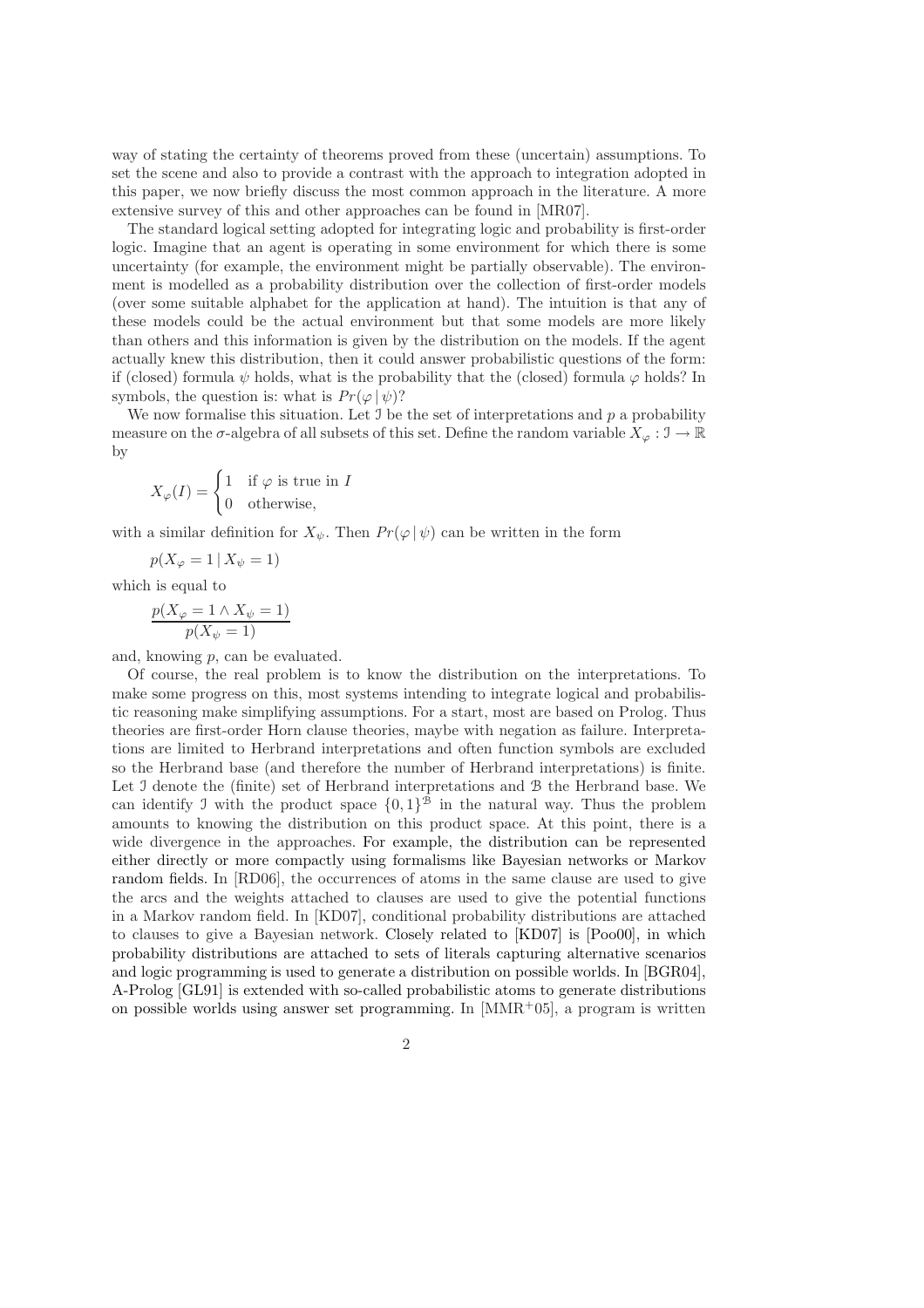that specifies a generative distribution for a Bayesian network. In all cases, the logic is exploited to give some kind of compact representation of what is usually a very large graphical model. Generally, the theory is only used to construct the graphical model and reasoning proceeds probabilistically, as described above.

Here we follow a different approach. To begin with, we use a more expressive logic, higher-order logic. Also, in our approach, the theory plays a central role and probabilistic reasoning all takes place in the context of the theory. The key idea is simply to allow probability density functions and operations on them to appear explicitly in theories. This is possible because higher-order logic is a function-based language, and densities are just a special kind of function. As we shall see, the higher-orderness of the logic will also be essential to achieve the desired integration of logic and probability.

The main contributions of this paper can be summarised as follows.

- We show how higher-order logic can be used to naturally represent probabilistic concepts.
- We outline a reasoning system (essentially a functional logic programming language) for reasoning with theories that include probabilistic concepts.
- We illustrate the ideas with a wide variety of examples, most of which have been studied by other authors and therefore allow a comparison of existing approaches with that of this paper.

The next section gives some mathematical preliminaries. The reasoning system is then described in Section 3. Examples illustrating our approach to reasoning with uncertainty are presented in Sections 4 and 5. A general discussion then follows in Section 6.

## 2. Mathematical Preliminaries

We review a formulation of higher-order logic based on Church's simple theory of types [Chu40] in Section 2.1. (More complete accounts of the logic can be found in [Llo02] and [Llo03]. Other references on higher-order logic include [vBD83], [And86], [Tho91], [Lei94], and [Sha01].) We then introduce a modicum of measure theory in Section 2.2 and show how probability density functions can be naturally represented in the logic.

#### 2.1. Logic

**Definition 1** An *alphabet* consists of three sets: a set  $\mathfrak{T}$  of type constructors; a set  $\mathfrak{C}$  of constants; and a set  $\mathfrak V$  of variables.

Each type constructor in  $\mathfrak T$  has an arity. The set  $\mathfrak T$  always includes the type constructor  $\Omega$  of arity 0.  $\Omega$  is the type of the booleans. Each constant in  $\mathfrak C$  has a signature. The set  $\mathfrak V$  is denumerable. Variables are typically denoted by  $x, y, z, \ldots$ 

Definition 2 A type is defined inductively as follows.

- 1. If T is a type constructor of arity k and  $\alpha_1, \ldots, \alpha_k$  are types, then  $T \alpha_1 \ldots \alpha_k$  is a type. (Thus a type constructor of arity 0 is a type.)
- 2. If  $\alpha$  and  $\beta$  are types, then  $\alpha \rightarrow \beta$  is a type.
- 3. If  $\alpha_1, \ldots, \alpha_n$  are types, then  $\alpha_1 \times \cdots \times \alpha_n$  is a type.
	- 3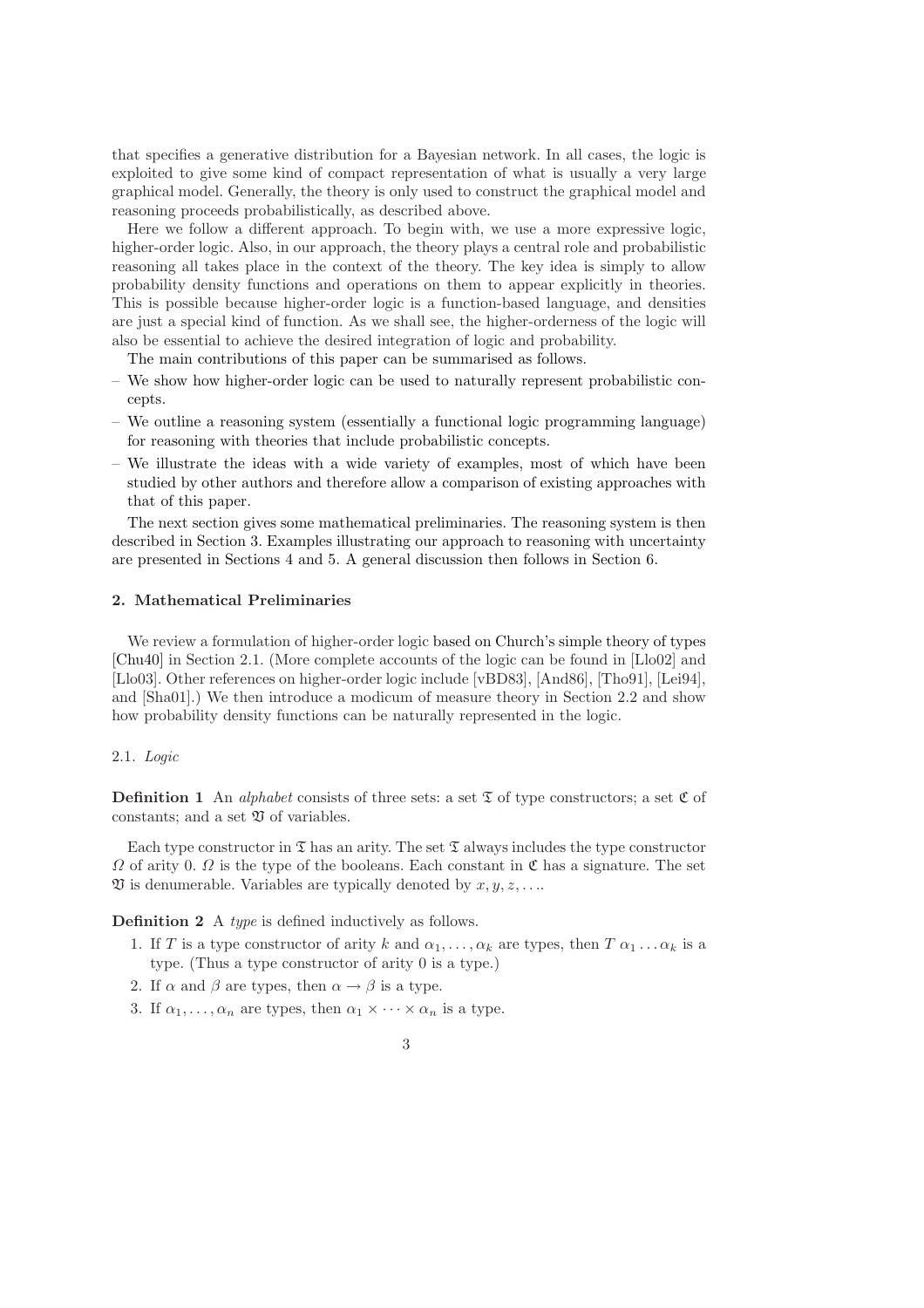We use the convention that  $\rightarrow$  is right associative. So when we write  $\alpha \rightarrow \beta \rightarrow \gamma \rightarrow \kappa$ , we mean  $\alpha \to (\beta \to (\gamma \to \kappa)).$ 

Besides  $\Omega$ , here are some other common types we will need.

**Example 1** The type of the integers is denoted by  $Int$ , and the type of the reals by Real. Also (List  $\sigma$ ) is the type of lists whose items have type  $\sigma$ . Here Int, Real and List are all type constructors. The first two have arity 0 and the last has arity 1.

**Example 2** A function that maps elements of type  $\alpha$  to elements of type  $\beta$  has type  $\alpha \rightarrow \beta$ . Since sets are identified with predicates in the logic (see Example 5 below), sets whose elements have type  $\sigma$  have type  $\sigma \to \Omega$ . We sometimes write  $\{\sigma\}$  as a synonym for  $\sigma \to \Omega$  when we want to make a distinction between sets and predicates.

The set  $\mathfrak C$  always includes the following constants:  $\top$  and  $\bot$  having signature  $\Omega$ ;  $=_{\alpha}$ having signature  $\alpha \to \alpha \to \Omega$  for each type  $\alpha$ ;  $\neg$  having signature  $\Omega \to \Omega$ ;  $\wedge$ ,  $\vee$ ,  $\longrightarrow$ , and ← having signature  $\Omega \to \Omega \to \Omega$ ; and  $\Sigma_{\alpha}$  and  $\Pi_{\alpha}$  having signature  $(\alpha \to \Omega) \to \Omega$ for each type  $\alpha$ . The intended meaning of ⊤ is true, and that of  $\perp$  is false. The intended meaning of  $=_{\alpha}$  is identity (that is,  $=_{\alpha} x y$  is  $\top$  iff x and y are identical), and the intended meanings of the connectives ¬, ∧, ∨, → and ← are as usual. The intended meanings of  $\Sigma_{\alpha}$  and  $\Pi_{\alpha}$  are that  $\Sigma_{\alpha}$  maps a predicate to ⊤ iff the predicate maps at least one element to ⊤ and  $\Pi_{\alpha}$  maps a predicate to ⊤ iff the predicate maps all elements to ⊤.

Other useful constants we will usually have in applications include the integers, the real numbers, the characters, and data constructors like  $\#_{\sigma} : \sigma \to (List \sigma) \to (List \sigma)$ and  $\left|\right|_{\sigma}$ : List  $\sigma$  for constructing lists where the elements have type  $\sigma$ . The notation  $C$ :  $\sigma$ is used to denote that the constant C has signature  $\sigma$ .

Definition 3 A term, together with its type, is defined inductively as follows.

- 1. A variable in  $\mathfrak V$  of type  $\alpha$  is a term of type  $\alpha$ .
- 2. A constant in  $\mathfrak C$  having signature  $\alpha$  is a term of type  $\alpha$ .
- 3. (Abstraction) If t is a term of type  $\beta$  and x a variable of type  $\alpha$ , then  $\lambda x.t$  is a term of type  $\alpha \rightarrow \beta$ .
- 4. (Application) If s is a term of type  $\alpha \to \beta$  and t a term of type  $\alpha$ , then (s t) is a term of type  $\beta$ .
- 5. (Tuple) If  $t_1, \ldots, t_n$  are terms of type  $\alpha_1, \ldots, \alpha_n$ , respectively, then  $(t_1, \ldots, t_n)$  is a term of type  $\alpha_1 \times \cdots \times \alpha_n$ .

Terms of the form  $(\Sigma_{\alpha} \lambda x.t)$  are written as  $\exists_{\alpha} x.t$  and terms of the form  $(\Pi_{\alpha} \lambda x.t)$ are written as  $\forall_{\alpha} x.t$  (in accord with the intended meaning of  $\Sigma_{\alpha}$  and  $\Pi_{\alpha}$ ). Thus, in higher-order logic, each quantifier is obtained as a combination of an abstraction acted on by a suitable function  $(\Sigma_{\alpha}$  or  $\Pi_{\alpha})$ .

Example 3 Constants like ⊤, 42, 3.11, and + with signature  $Int \rightarrow Int$  → Int are terms. Variables like  $x, y, z$  are terms. An example of a term that can be formed using abstraction is  $\lambda x. ((+ x) x)$ , whose intended meaning is a function that takes a number x and returns  $x + x$ . To apply that function to the constant 42, for example, we use application to form the term  $(\lambda x.((+ x) x) 42).$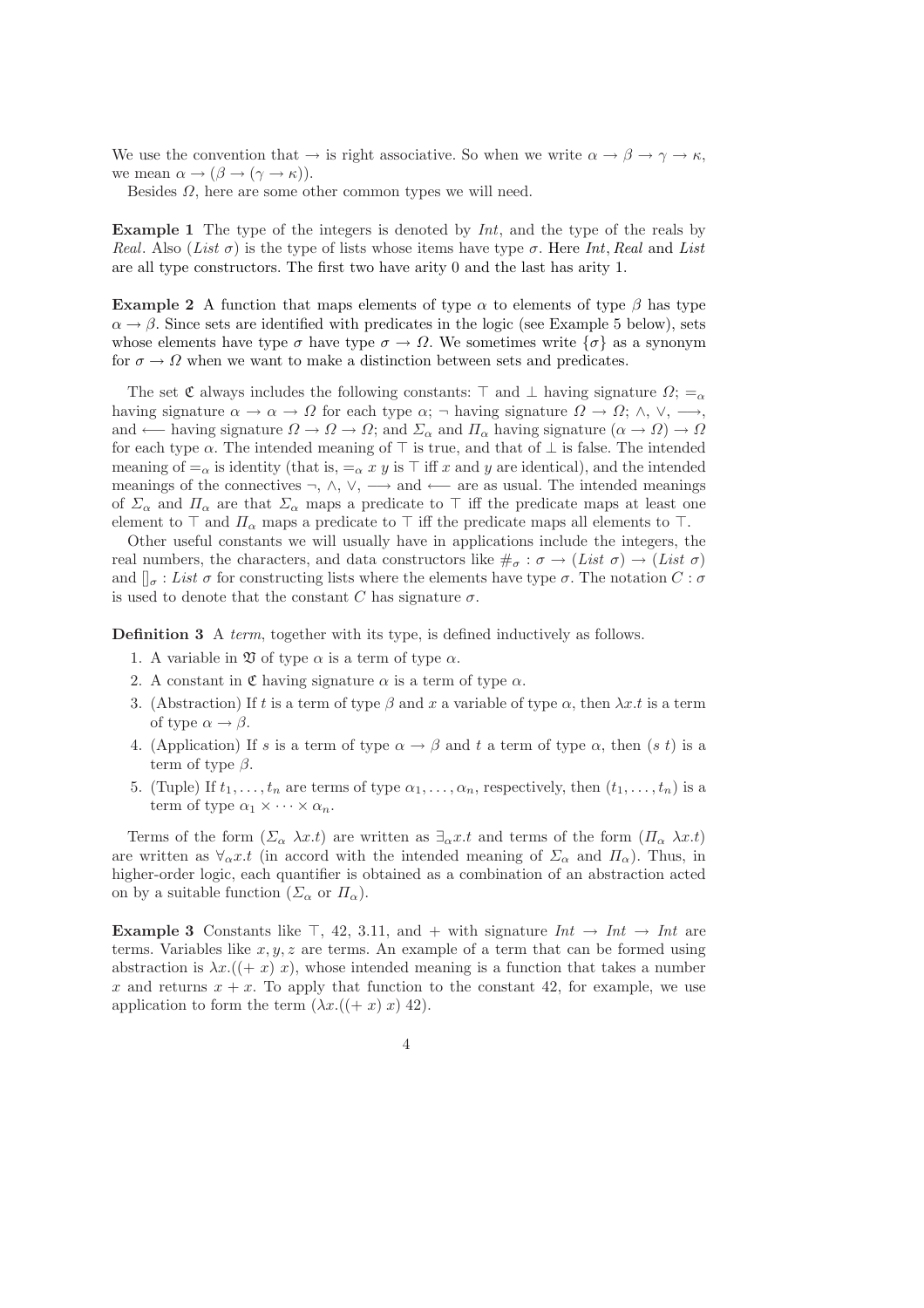**Example 4** The term  $(\#_{Int} 2 (\#_{Int} 3 ||_{Int}))$  represents a list with the numbers 2 and 3 in it, obtained via a series of applications from the constants  $\#_{Int}, \prod_{Int}, 2$ , and 3, each of which is a term. For convenience, we sometimes write  $[2,3]$  to represent the same list.

Example 5 Sets are identified with predicates in the logic. Thus, the term

$$
\lambda x. ((\vee ((=_{Int} x) 2)) ((=_{Int} x) 3))
$$
\n(1)

can be used to represent a set with the integers 2 and 3 in it. We often use infix notation for common function symbols like equality and the connectives. We also adopt the convention that applications are left-associative; thus,  $(f x y)$  means  $((f x) y)$ . The above conventions allow us to write  $\lambda x.((x =_{Int} 2) \vee (x =_{Int} 3))$  to mean (1) above. For convenience, we sometimes also write  $\{2,3\}$  to represent the same set. Since sets are predicates, set membership test is obtained using function application. Let s denote (1) above. To check whether a number  $y$  is in the set, we write  $(s, y)$ .

The polymorphic version of the logic extends what is given above by also having available type variables (denoted by  $a, b, c, \ldots$ ). The definition of a type as above is then extended to polymorphic types that may contain type variables and the definition of a term as above is extended to terms that may have polymorphic types. We work in the polymorphic version of the logic in the remainder of the paper. In this case, we drop the  $\alpha$  in constants like  $\exists_{\alpha}, \forall_{\alpha}, \exists_{\alpha}, \exists_{\alpha}$  and  $\#_{\alpha}$ , since the types associated with these are now inferred from the context. The universal closure of a formula  $\varphi$  is denoted by  $\forall(\varphi)$ .

The logic can be given a rather conventional Henkin semantics. For each type  $\sigma$ ,  $\mathcal{D}_{\sigma}$ denotes the domain of  $\sigma$  in the semantics of the logic.

#### 2.2. Densities

Probability distributions can be described formally using measure theory. We will assume familiarity with the basic concepts of measure theory in the following. Readers are referred to [Dud02, Bil86] for more details. Suppose an experiment is performed that randomly returns some element of a set Y (according to some distribution). This is modelled probabilistically by supposing that there is a  $\sigma$ -algebra A of measurable subsets (that is, events) of Y and a probability measure  $\nu$  on A giving the probability space  $(Y, A, \nu)$ . Then the probability that a randomly chosen element (that is, sample point) lies in a subset A of Y is given by  $\nu(A)$ .

Probability measures are not convenient to deal with in many applications (partly because the  $\sigma$ -algebra that is the domain of the probability would have to be made explicit); instead, it is easier to work with densities of probability measures. To set this up, suppose there is an underlying  $\sigma$ -finite measure  $\mu$  on A. Under a weak condition (the absolute continuity of  $\nu$  with respect to  $\mu$ ), the Radon-Nikodym theorem [Dud02, Thm 5.5.4] states that there exists a non-negative integrable function  $h$  such that

$$
\nu(A) = \int_A h \, d\mu,
$$

for all  $A \in \mathcal{A}$ . Conversely, given such an h, the preceding equation defines a finite measure on A that is absolutely continuous with respect to  $\mu$ .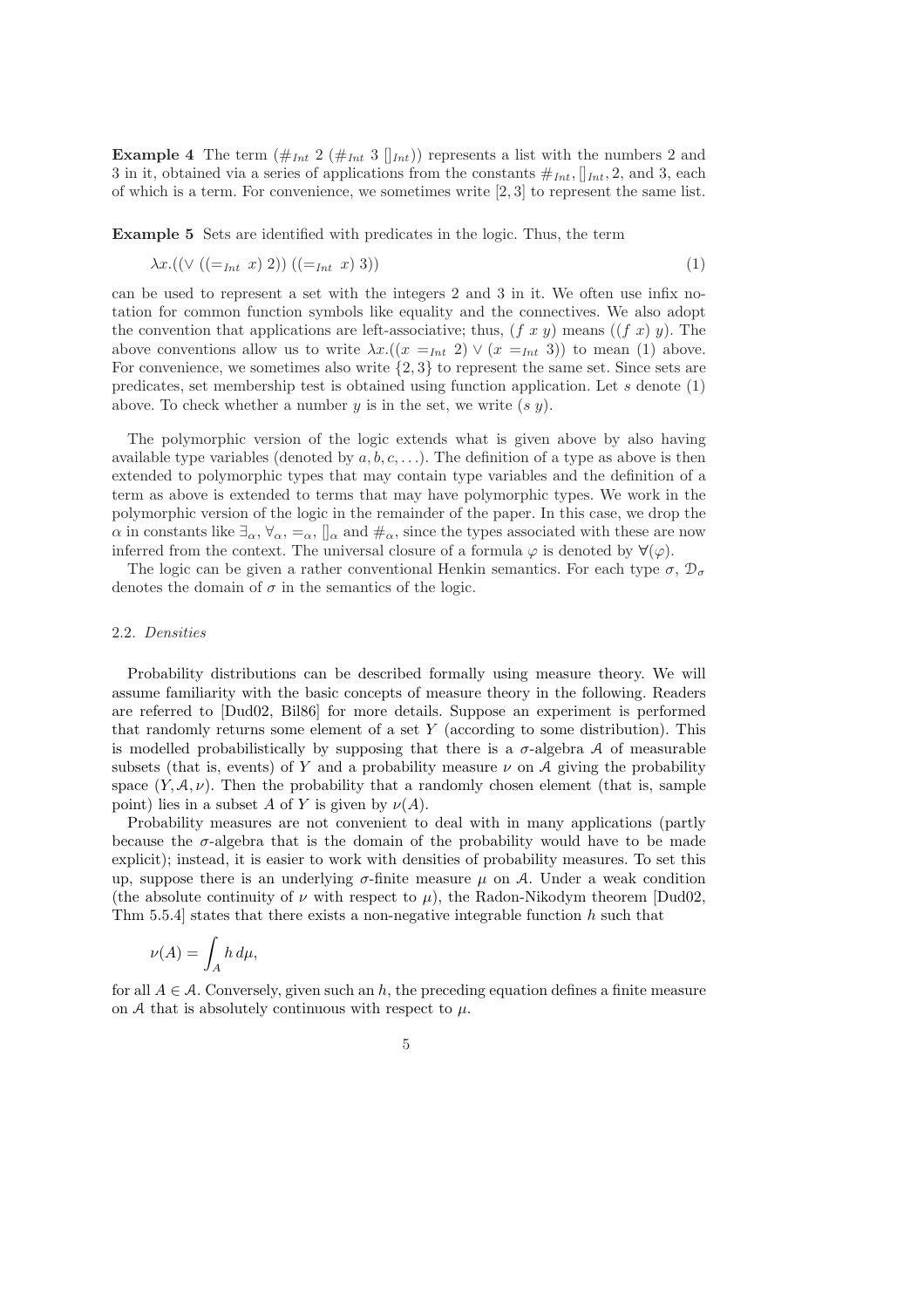There are two cases of particular interest for the underlying measure  $\mu$ . In the first case, Y is a countable set and  $\mu$  is the counting measure; this is the discrete case. In the second case, Y is  $\mathbb{R}^n$   $(n \geq 1)$  and  $\mu$  is Lebesgue measure; this is the continuous case.

A density is a non-negative, integrable function h on a set Y such that  $\int_Y h d\mu = 1$ . In effect, in all the situations that are likely to be met in practice, the Radon-Nikodym theorem shows that one can work with densities instead of probability measures.

To capture the above notions in our logical setting, we introduce in the logic the type synonym Density  $a \equiv a \rightarrow Real$ . (Here a is a parameter, that is, type variable; so Density a is a polymorphic type.) The intended meaning of a term of type Density  $\tau$  in the semantics is a density over  $\mathcal{D}_{\tau}$ , not some arbitrary real-valued function. Any term of type Density  $\tau$ , for some  $\tau$ , is called a *density*. We will see some common operations for manipulating densities in Section 3.

#### 3. A Reasoning System

We next define a suitable reasoning system. Before doing that, we give some remarks on the expressiveness of the logic and how that can be controlled, noting that although higher-order logic is already widely used in many areas of computer science, there remain some reservations about its use in AI applications, which is manifested in the widespread belief that higher-order logic is too expressive and is thus computationally hard to control.

The language is indeed expressive. In higher-order logic, one can quantify over arbitrary domains, including over sets of functions. One can also have higher-order functions, i.e., functions that take functions as arguments and/or return functions as values. Both these facilities, which are extremely useful in practice and serve important roles in our approach to integrating logic and probability, are not readily available in first-order logic.

The assumption that higher-order logic is, by virtue of its expressiveness, necessarily hard to control computationally is, however, not true. There are some problematic operations in higher-order logic: unification of terms, for example, is undecidable. But the point to note is simply that one can do a lot in the logic without ever resorting to these operations. To illustrate this point, observe that the reasoning system described in the following is a useful subset of higher-order logic that is both expressive and tractable, in the sense that it admits the usual higher-order constructs but is still efficient enough to be used as a programming language. The system uses the linear-time (one-way) matching of terms instead of the difficult (two-way) unification of terms for pattern matching. Also it captures a significant part of theorem-proving via a mechanism for doing equational reasoning.

The reasoning system described next is a subset of a more general system called Bach [Llo07]. This subset is a computation system that significantly extends existing functional programming languages by adding logic programming facilities. For convenience, we will call this subsystem Bach in this paper. Bach is closely related to Haskell, being a strict superset. Haskell allows pattern matching only on data constructors. Bach extends this by allowing pattern matching on function symbols and lambda abstractions in addition to data constructors. Bach also allows reduction of terms inside lambda abstractions, an operation not permitted in Haskell. There is also a big overlap between Bach and Prolog: any pure Prolog program can be mechanically translated into Bach using Clark's completion [Cla78].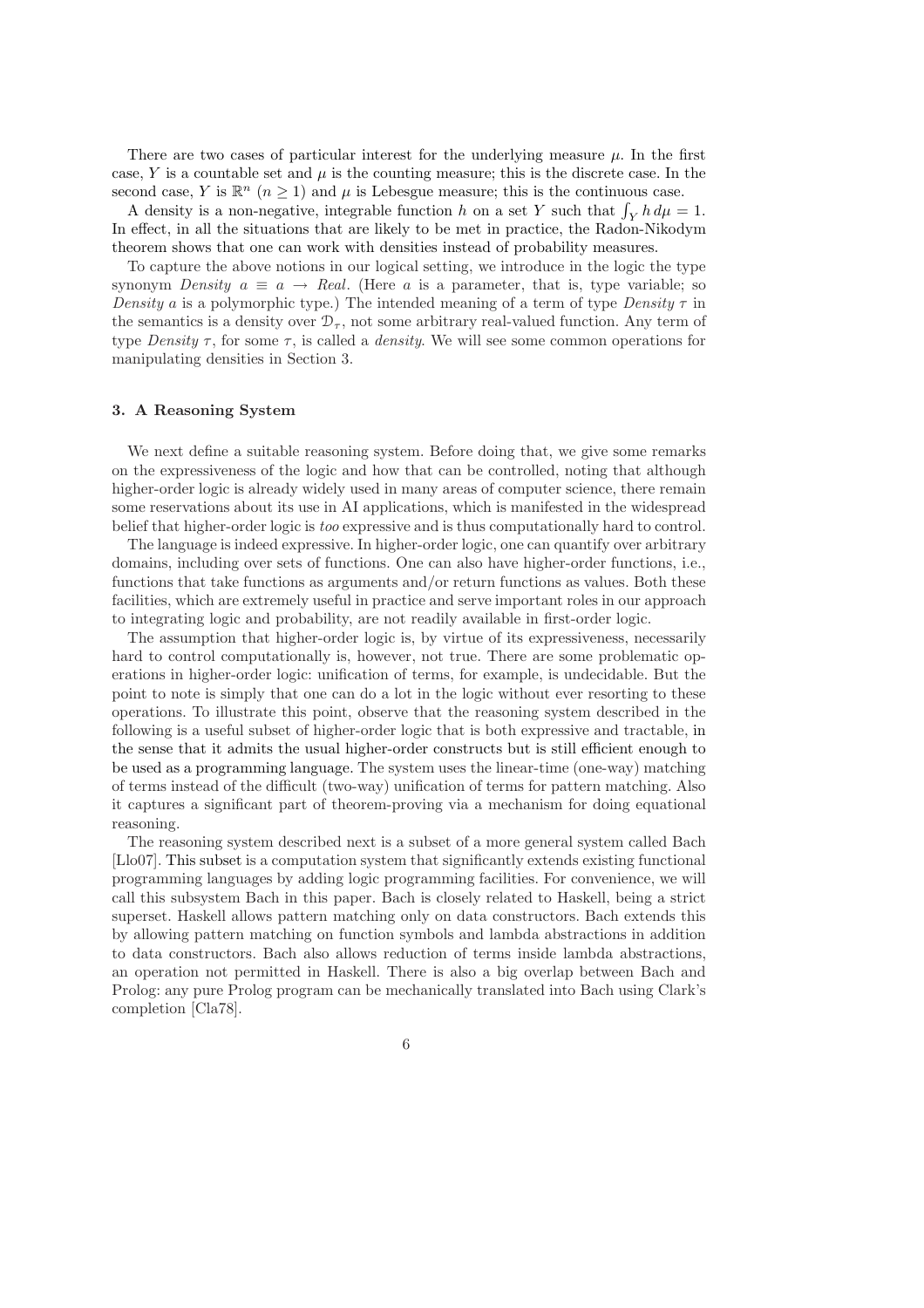The inference mechanism underlying Bach is given in Definition 4 below. We first establish some terminology. The occurrence  $o$  of a subterm  $s$  in a term  $t$  is a description of the path from the root of t to s. The notation  $t[s/r]_o$  denotes the term obtained from t by replacing s at occurrence o with r. The notation  $t\{x/r\}$  denotes the term obtained from t by replacing every free occurrence of variable  $x$  in  $t$  with  $r$ . Two terms are  $\alpha$ -equivalent if they are identical up to a change of bound variable names.

**Definition 4** Let  $\mathcal{T}$  be a theory. A *computation with respect to*  $\mathcal{T}$  is a sequence  $\{t_i\}_{i=1}^n$ of terms such that for  $i = 1, ..., n - 1$ , there is a subterm  $s_i$  of  $t_i$  at occurrence  $o_i$ , a formula  $\forall (u_i = v_i)$  in T, and a substitution  $\theta_i$  such that  $u_i \theta_i$  is  $\alpha$ -equivalent to  $s_i$  and  $t_{i+1}$  is  $t_i[s_i/v_i\theta_i]_{o_i}$ .

The term  $t_1$  is called the *goal* of the computation and  $t_n$  is called the *answer*. Each subterm  $s_i$  is called a *redex* (short for reducible expression). The formula  $\forall (t_1 = t_n)$  is called the result of the computation.

#### **Theorem 1** The result of a computation with respect to  $\mathcal{T}$  is a consequence of  $\mathcal{T}$ .

Theorem 1 shows that computation as defined is essentially a form of theorem proving. The proof of Theorem 1 is rather involved and is omitted here; the proof of a more general case of the theorem can be found in [Llo07, Sect. 6].

Computations generally require use of definitions of  $=$ , the connectives and quantifiers, and some other basic functions. These definitions constitute what we call the standard equality theory. The complete list of equations in its various versions can be found in [Llo99, Llo03, Llo07]. Here we give some examples of equations we need.

$$
(if \top then u else v) = u \tag{2}
$$

$$
(if \perp then \ u \ else \ v) = v \tag{3}
$$

$$
(\mathbf{w} (if \mathbf{x} = t then u else v)) = (if \mathbf{x} = t then (\mathbf{w}\{\mathbf{x}/t\} u) else (\mathbf{w} v))
$$
  
-- where **x** is a variable. (4)

$$
((if \; x = t \; then \; u \; else \; v) \; w) = (if \; x = t \; then \; (u \; w\{x/t\}) \; else \; (v \; w))
$$
\n
$$
\text{-- where } x \text{ is a variable.} \tag{5}
$$

$$
(\lambda x. \mathbf{u} \ t) = \mathbf{u}\{x/t\} \tag{6}
$$

$$
\exists x_1 \cdots \exists x_n . (\boldsymbol{x} \wedge (x_1 = \boldsymbol{u}) \wedge \boldsymbol{y}) = \exists x_2 \cdots \exists x_n . (\boldsymbol{x} \{x_1/\boldsymbol{u}\} \wedge \boldsymbol{y} \{x_1/\boldsymbol{u}\})
$$
\n
$$
\vdots
$$
\n
$$
\neg \text{ where } x_1 \text{ is not free in } \boldsymbol{u}.
$$
\n
$$
(7)
$$

 $\forall x_1 \ldots \forall x_n . (x \wedge (x_1 = u) \wedge y \longrightarrow v) =$ 

$$
\forall x_2 \dots \forall x_n . (x\{x_1/u\} \land y\{x_1/u\} \longrightarrow v\{x_1/u\})
$$
 (8)

-- where  $x_1$  is not free in  $u$ .

The first two equations are standard. The other equations are schemas. A schema is intended to stand for the collection of formulas that can be obtained from the schema by replacing its syntactical variables (typeset in bold above) with terms that satisfy the side conditions, if there are any. The first four equations above are useful for simplifying if then else expressions. Equation (6) provides  $\beta$ -reduction. Equations like (7) and (8) are used to provide logic programming idioms in the context of functional computations. Note that the if-then-else function has the signature  $\Omega \times a \times a \to a$ . A term of the form (if x then y else z) is really syntactic sugar for (if then else  $(x, y, z)$ ).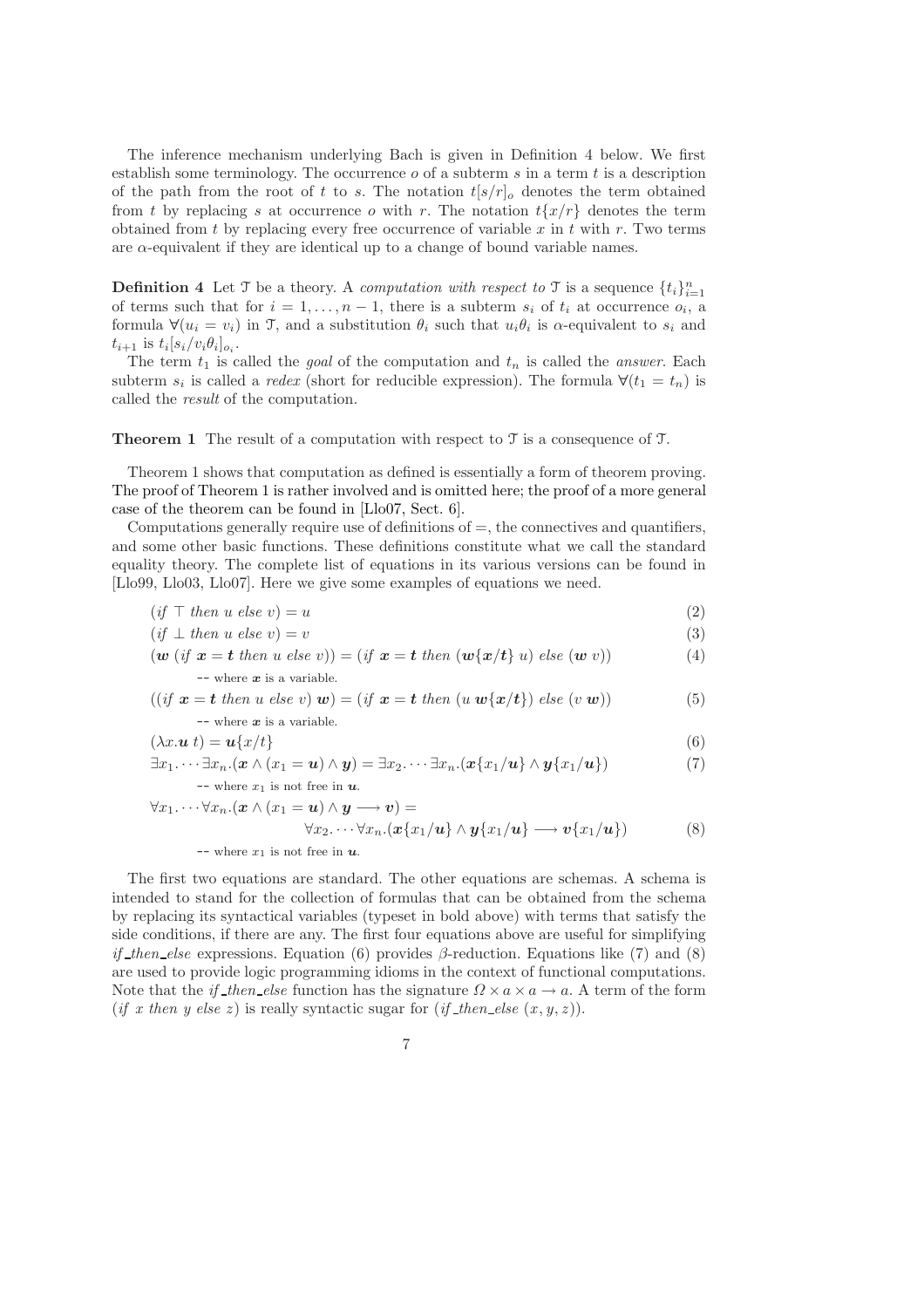Example 6 We now look at an example computation. Consider the following definition of  $f: Char \rightarrow Int$ :

 $(f x) = if x = A$  then 42 else if  $x = B$  then 21 else if  $x = C$  then 42 else 0,

where  $A, B, C$ : Char. With such a definition, it is straightforward to compute in the 'forward' direction. Thus, for example,  $(f \, B)$  can be computed in the obvious way to produce the answer 21. Less obviously, the definition can be used to compute in the 'reverse' direction. For example, Figure 1 shows the computation of  $\{x \mid (f x) = 42\}$ , which produces the answer  $\{A, C\}$ . (The notation  $\{x | t\}$  is syntactic sugar for the term  $\lambda x.t$  when t has type  $\Omega$ .) The computation makes essential use of Equations (4) and (5) from the standard equality theory.

| $\{ x \mid (=(f x) 42) \}$                                                                                                                                                        |
|-----------------------------------------------------------------------------------------------------------------------------------------------------------------------------------|
| $\{ x   (= (if x = A then 42 else if x = B then 21 else if x = C then 42 else 0) 42) \}$                                                                                          |
| $\{x \mid ((if x = A then (= 42) else (= (if x = B then 21 else if x = C then 42 else 0))) 42)\}$                                                                                 |
| $\{x \mid if \ x = A \ then \ (42 = 42) \ else \ (= \ (if \ x = B \ then \ 21 \ else \ if \ x = C \ then \ 42 \ else \ 0) \ 42) \}$                                               |
| $\{x \mid if \ x = A \ then \top \ else \ (= \ (if \ x = B \ then \ 21 \ else \ if \ x = C \ then \ 42 \ else \ 0) \ 42) \}$                                                      |
| $\{x \mid if \ x = A \ then \top \ else \ (if \ x = B \ then (= 21) \ else (= (if \ x = C \ then \ 42 \ else \ 0) \ 42)) \}$                                                      |
| { $x   if x = A then \top else if x = B then (21 = 42) else (= (if x = C then 42 else 0) 42)$ }                                                                                   |
| $\{x \mid \text{if } x = A \text{ then } \top \text{ else if } x = B \text{ then } \bot \text{ else } (= (\text{if } x = C \text{ then } 42 \text{ else } 0) 42) \}$              |
| $\{x \mid \text{if } x = A \text{ then } \top \text{ else if } x = B \text{ then } \bot \text{ else } ((\text{if } x = C \text{ then } (= 42) \text{ else } (= 0)) \text{ 42})\}$ |
| $\{x \mid if \ x = A \ then \top \ else \ if \ x = B \ then \bot \ else \ if \ x = C \ then \ (42 = 42) \ else \ (0 = 42) \}$                                                     |
| $\{ x \mid if x = A \ then \top \ else \ if \ x = B \ then \bot \ else \ if \ x = C \ then \top \ else \ (0 = 42) \}$                                                             |
| $\{x \mid if \ x = A \ then \top \ else \ if \ x = B \ then \bot \ else \ if \ x = C \ then \top \ else \bot \}$                                                                  |

Fig. 1. Computation of  $\{ x | (f x) = 42 \}$ . The redexes are underlined.

Some Useful Functions In addition to the rules in the standard equality theory, we will find the functions discussed below useful for probabilistic reasoning.

We first introduce some functions for doing summations, a ubiquitous operation needed in the manipulation of discrete density functions. We will need a function  $sum1$  that computes  $\sum_x f(x)$ , where f is a real-valued function having finite support (that is, takes a non-zero value on at most finitely many elements of its domain) and  $x$  ranges over the domain of f.

 $sum1 : (a \rightarrow Real) \rightarrow Real$ sum1  $\lambda x$ .if  $x = u$  then v else  $\mathbf{w} = v + (sum1 \lambda x \cdot \mathbf{w})$  $sum1 \lambda x.0 = 0$ 

Here it is assumed that the argument to  $sum1$  has the syntactic form of an abstraction over a nested if then else for which there are no repeated occurrences of the tests  $x = u$ . If there are such repeats, it is easy enough to remove them [Llo03, p.189]. Similar remarks apply to sum2 below.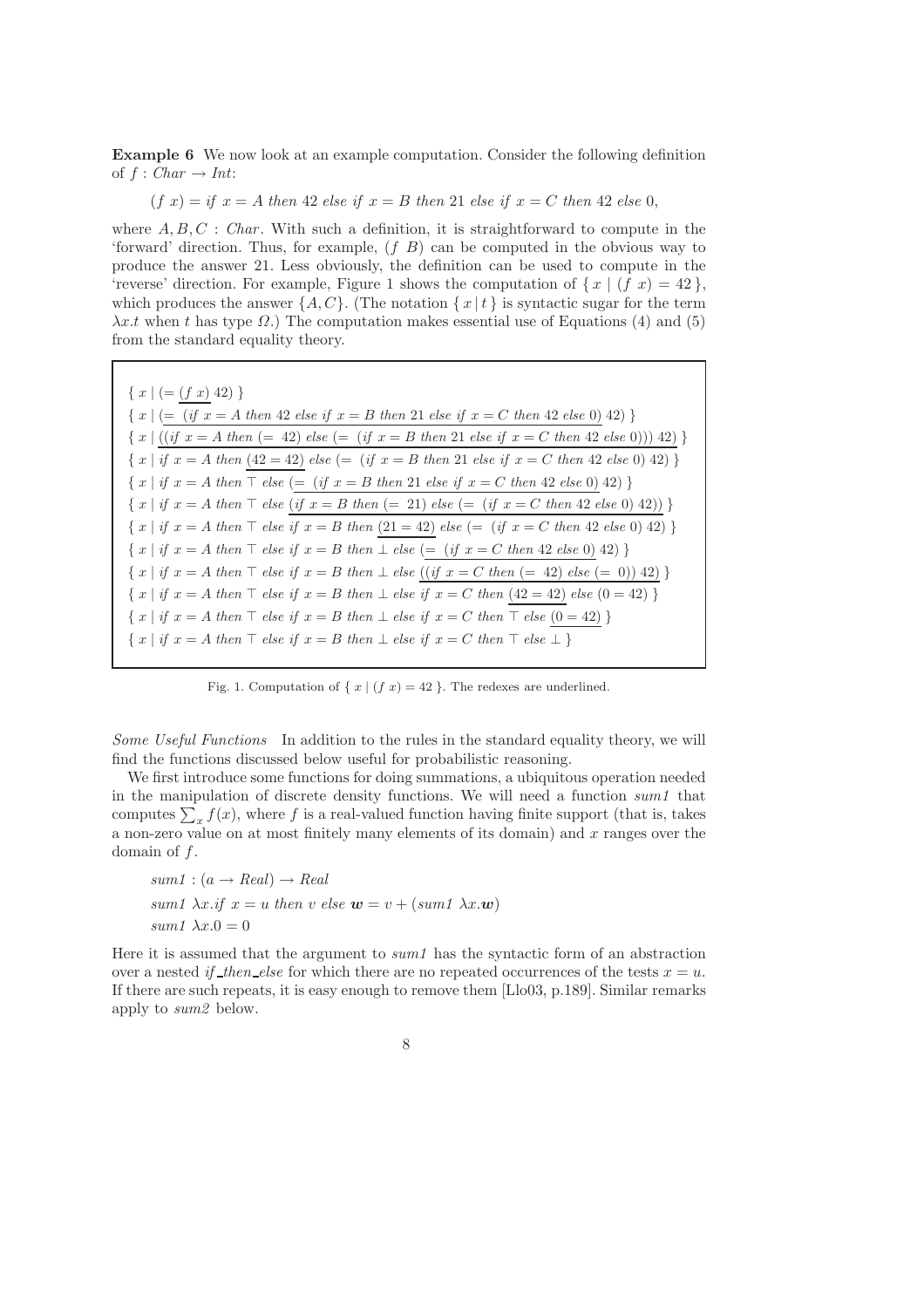The function sum2 is used to compute expressions of the form  $\sum_{x \in S} f(x)$ , where f is a real-valued function having finite support and  $S$  is a subset of the domain of  $f$ .

sum2: 
$$
\{a\} \rightarrow (a \rightarrow Real) \rightarrow Real
$$
  
sum2 s  $\lambda x$ .if  $x = u$  then v else  $\mathbf{w} = (if (s u) then v else 0) + (sum2 s  $\lambda x$ . $\mathbf{w}$ )  
sum2 s  $\lambda x$ .0 = 0$ 

Note that sum1 and sum2 are closely related in that  $(sum2 \lambda y. \top f) = (sum1 f).$ 

The last of our summation functions is a variant of sum2 where we exploit the fact that the S in  $\sum_{x \in S} f(x)$  can be enumerated in the form of either a nested if then else or a nested disjunction.

 $sum3: \{a\} \rightarrow (a \rightarrow Real) \rightarrow Real$  $(sum3 \lambda x.$ if  $(x = y)$  then  $\top$  else w  $f$ ) =  $(f y) + (sum3 \lambda x.$ w  $f)$  $(sum3 \lambda x.(x = y) f) = (f y)$  $(sum3 \lambda x.((x = y) \vee \mathbf{w}) f) = (f y) + (sum3 \lambda x. \mathbf{w} f)$  $(sum3 \lambda x.(\mathbf{w} \vee (x = y)) f) = (f y) + (sum3 \lambda x. \mathbf{w} f)$  $(sum3 \lambda x.(\mathbf{v} \vee \mathbf{w}) f) = (sum3 \lambda x.\mathbf{v} f) + (sum3 \lambda x.\mathbf{w} f)$  $(sum3 \lambda x.\bot f) = 0$ 

The second set of functions plays a crucial role in connecting probabilistic and nonprobabilistic function definitions in reasoning. The indicator function  $\mathbb{I}: \Omega \to Real$  is defined by  $(\mathbb{I} \top) = 1$  and  $(\mathbb{I} \bot) = 0$ . Composition of functions is handled using

$$
\circ : (a \to b) \to (b \to c) \to (a \to c)
$$

defined by  $((f \circ g) x) = (g (f x))$ . We also have various kinds of convolutions for composing densities. Two such functions are given here; more examples can be found in [LN08]. The mathematical definitions are stated first, followed by their definitions in the logic.

Definition 5 The function

 $\S: Density Y \rightarrow (Y \rightarrow Density Z) \rightarrow Density Z$ 

is defined by

$$
(f \S g)(z) = \int_Y f(y) \times g(y)(z) d\nu(y),
$$

where f : Density Y,  $g: Y \to Density Z$ , and  $z \in Z$ . Specialised to the discrete case, the definition is

$$
(f \S g)(z) = \sum_{y \in Y} f(y) \times g(y)(z).
$$

Definition 6 The function

$$
\$ : Density\; Y \rightarrow (Y \rightarrow Z) \rightarrow Density\; Z
$$

is defined by

$$
(f \, \, \textcircled{s} \, g)(z) = \int_{g^{-1}(z)} f(y) \, d\nu(y),
$$

$$
9\,
$$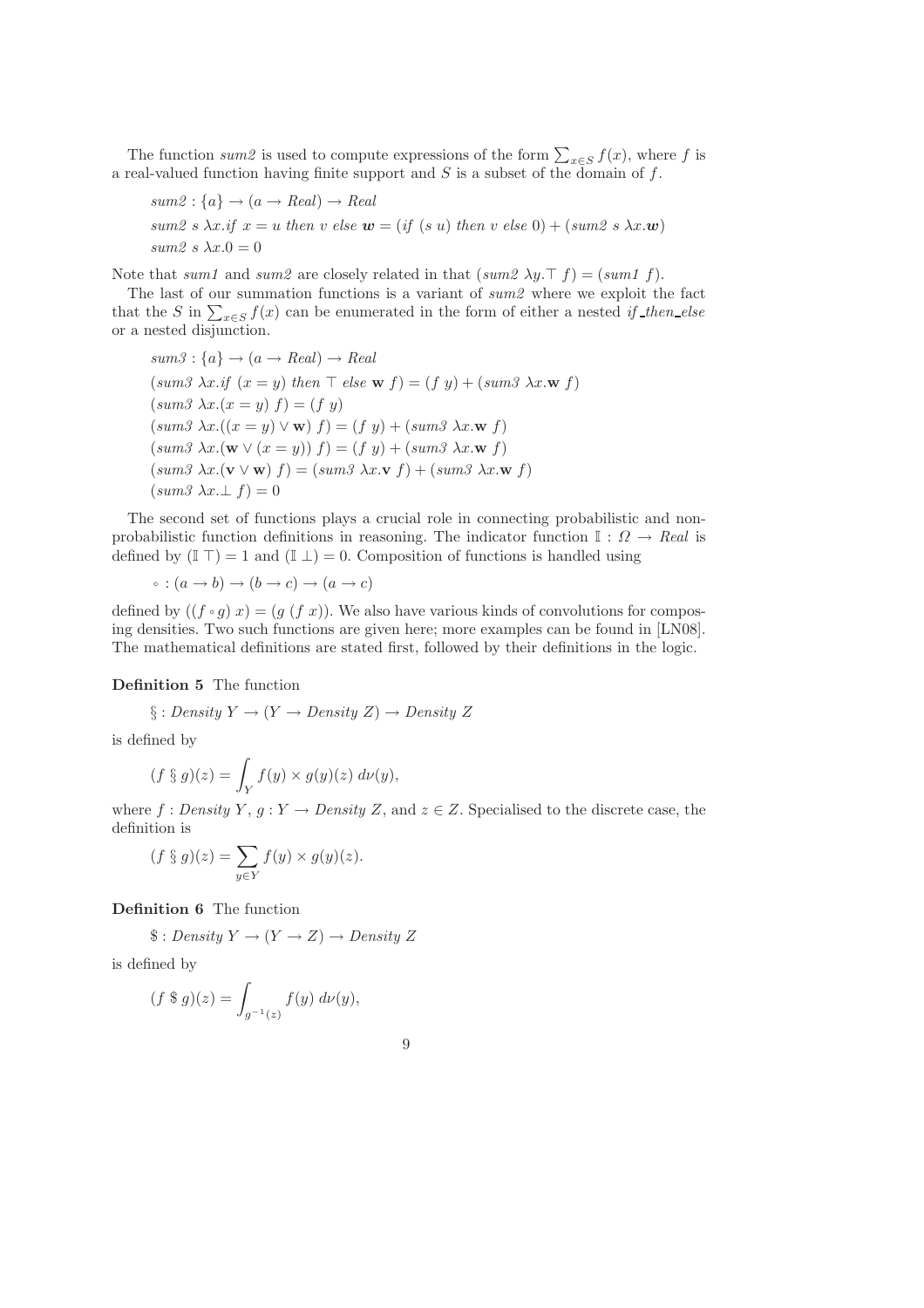where f : Density Y,  $g: Y \to Z$ , and  $z \in Z$ . Specialised to the discrete case, the definition is

$$
(f \, \$ \, g)(z) = \sum_{y \in g^{-1}(z)} f(y).
$$

We define in the logic the discrete case of the two functions as follows:

 $\S: Density\ b \rightarrow (b \rightarrow Density\ c) \rightarrow Density\ c$  $f \S g = \lambda z. (sum1 \lambda y. ((f y) \times ((g y) z)))$  $\$\colon Density\ b \rightarrow (b \rightarrow c) \rightarrow Density\ c$  $f \$  Q = \lambda z. (sum2 \lambda y. ((q y) = z) f).

#### 4. Logical Reasoning with Uncertain Premises: An Extended Example

The key idea behind our approach to integrating logic and probability is to model uncertainty by using densities in the definitions of (some) functions in theories. Consider a function  $f : \sigma \to \tau$  for which there is some uncertainty about its values that we want to model. We do this with a function

$$
f':\sigma\to Density\ \tau,
$$

where, for each argument  $t$ ,  $(f' t)$  is a suitable density for modelling the uncertainty in the value of the function  $(f t)$ . The intuition is that the actual value of  $(f t)$  is likely to be where the 'mass' of the density  $(f' t)$  is most concentrated. Of course, (unconditional) densities can also be expressed by functions having a signature of the form  $Density \tau$ .

This simple idea turns out to be a powerful and convenient way of modelling uncertainty with logical theories in diverse applications. Note carefully the use that has been made of higher-order logic here. Functions whose values are densities are higher-order functions that can only be modelled by indirect and cumbersome ways with first-order logic.

We now give an extended example showing how an agent can logically reason with a mix of certain and uncertain premises expressed in theories. Consider an agent that makes recommendations of TV programs to a user. The agent has access to the TV guide through the definition of the function  $tv$ -quide. It also knows about the user's preferences for TV programs through the definition of the function likes, the uncertainty in which is modelled by densities in its codomain. Suppose now that the agent is asked to make a recommendation about a program at a particular occurrence (that is, date, time, and channel), except that there is some uncertainty in the actual occurrence intended by the user; this uncertainty, which is modelled in the definition of the density *choice*, could come about, for example, if the user asked the somewhat ambiguous question "Are there any good programs on ABC during dinner time?". The question the agent needs to answer is the following: given the uncertainty in choice and likes, what is the probability that the user likes the program that is on at the occurrence intended by the user.

This situation is modelled as follows. First, we give some type synonyms.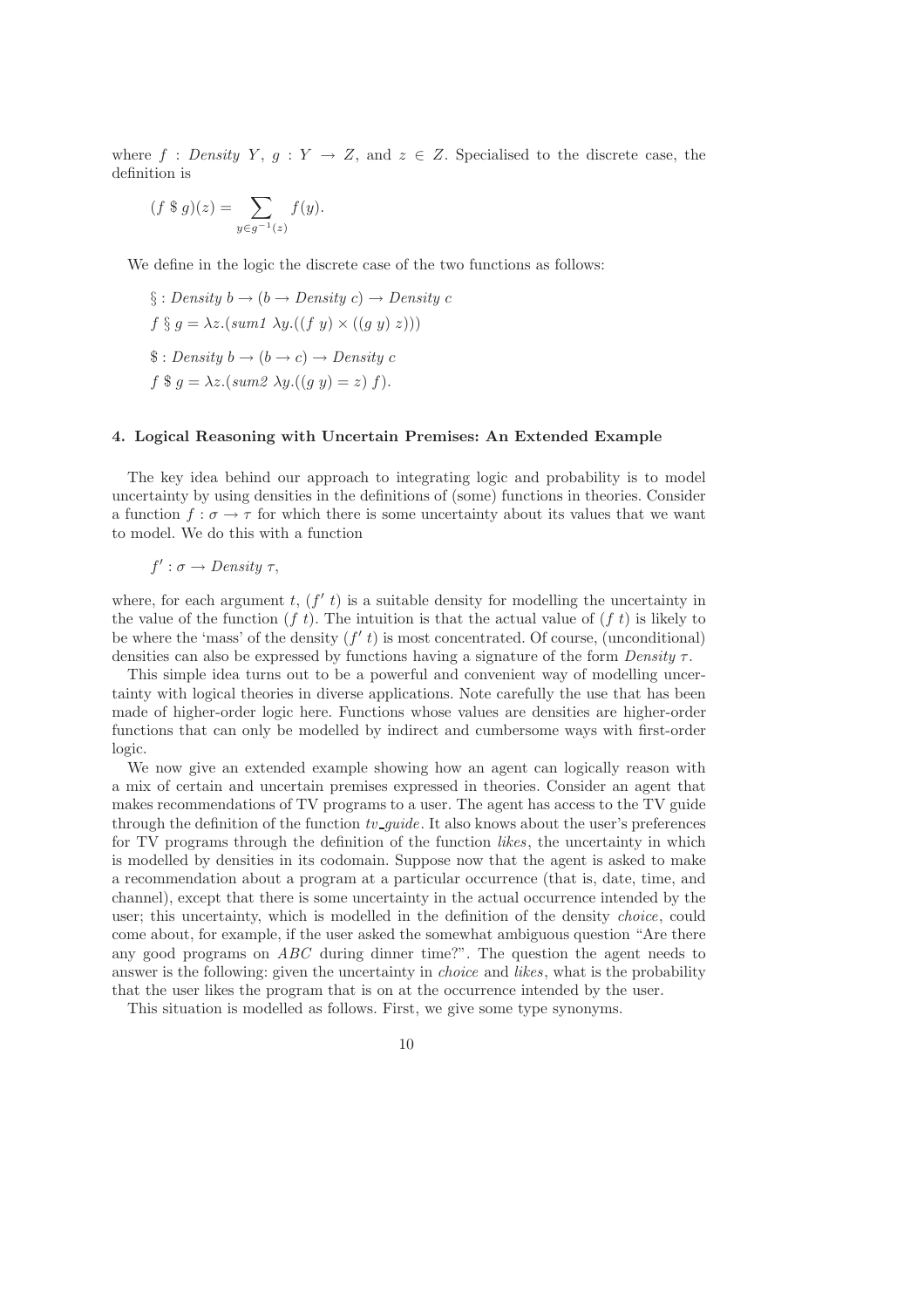$Occurrence = Date \times Time \times Channel$  $Date = Day \times Month \times Year$  $Time = Hour \times Minute$  $Program = Title \timesّ{Duration} \times Genre \times Classification \times Synopsis.$ 

Here is the definition of the density choice that models the uncertainty in the intended occurrence.

choice : Density Occurrence  $\forall x.((choice \; x) =$ if  $x = ((21, 7, 2007), (19, 30), ABC)$  then 0.8 else if  $x = ((21, 7, 2007), (20, 30), ABC)$  then 0.2 else 0).

So the uncertainty is in the time of the program; it is probably 7.30pm, but it could be 8.30pm. Note that an equivalent form of the definition for choice is

$$
choice = \lambda x. if \ x = ((21, 7, 2007), (19, 30), ABC) \ then \ 0.8
$$
  
*else if*  $x = ((21, 7, 2007), (20, 30), ABC) \ then \ 0.2$   
*else* 0),

which is the form of the definition that is used below.

Next there is the TV guide that maps occurrences to programs.

 $tv\_guide : Occurrence \rightarrow Program$  $\forall x.((tv\_guide x) =$ if  $((= ((20, 7, 2007), (11, 30), Win)) x)$ then  $("NFL \textit{ Football"}$ , 60, Sport,  $G, "The \textit{Buffalo} ...")$ else if  $((=((21, 7, 2007), (19, 30), ABC)) x)$ then  $("Seinfeld", 30, Siicom, PG, "Kramer ...")$ else if  $((= ((21, 7, 2007), (20, 30), ABC)) x)$ then  $("The Bill", 50, Drama, M, "Sun Hill ...")$ else if  $((= ((21, 7, 2007), (21, 30), ABC)) x)$ then  $("Numb3rs", 60, Crime, M, "When ...")$ else if  $((= ((21, 7, 2007), (22, 30), ABC)) x)$ then  $({}^\alpha ABC\; News", 60, News, G, \text{``Today} \dots")$ . . .  $else ($ <sup>"</sup>, 0, *NULL*, *NA*, <sup>"</sup>")).

Finally, here is the definition of the function likes. (A discussion about how such functions are learned is contained in [CGLN05].)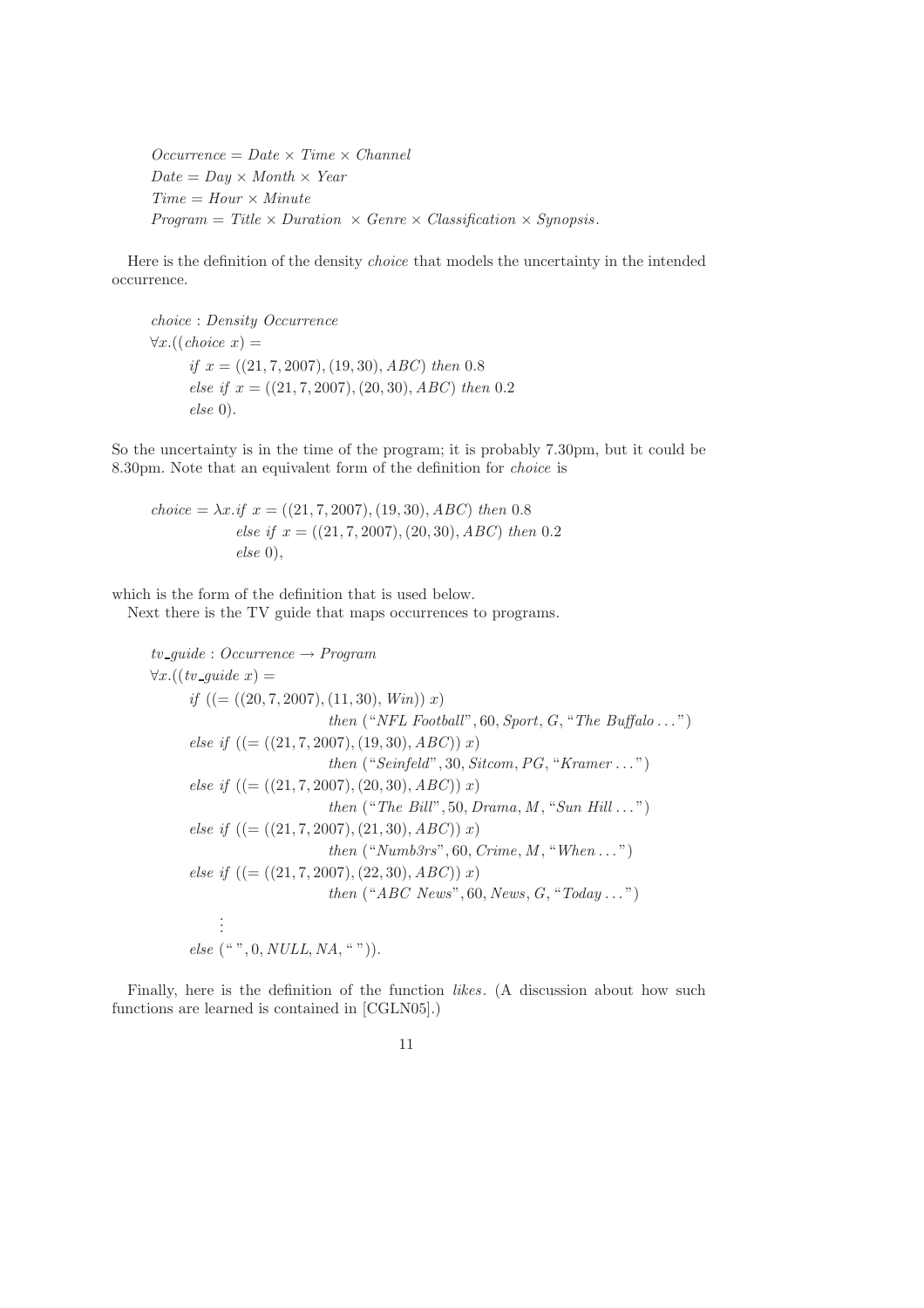```
likes : Program \rightarrow Density \Omega\forall x.((\text{likes } x) =if \text{(projTitle} \circ (= \text{``NFL Football''}) x) then \lambda y \cdot \text{if } y = \top then 1 else 0
else if (projGenre ∘ (= Sitcom) x) then \lambda y.if y = \top then 0.9 else 0.1
else if (projGenre ∘ (= Movie) x) then \lambda y if y = \top then 0.75 else 0.25
else if (projGenre ∘ (= Documentary) x) then \lambda y if y = \top then 1 else 0
else if (projGenre ∘ (= Drama) x) then \lambda y.if y = \top then 0.2 else 0.8
else \lambda y if y = \bot then 1 else 0).
```
Recall that the agent needs to compute the probability that the user likes the program which is on at the occurrence intended by the user. This amounts to computing the value of the term

 $((choice \; \$ \; tv\_guide) \; \S \; likes),$ 

which is a term of type  $Density \Omega$ . The answer for this computation given by Bach is

 $\lambda z$ .if  $z = \top$  then 0.76 else if  $z = \top$  then 0.12 else 0.24,

which can be simplified to

 $\lambda z.$ if  $z = \top$  then 0.76 else 0.24.

Thus

((choice  $$ t v$ -quide)  $$$  likes) =  $\lambda z$ .if  $z = \top$  then 0.76 else 0.24

is a consequence of the belief base of the agent. On this basis, the agent can now decide whether to recommend the program or not.

The computation is somewhat complicated. To make it easier to understand, we break it up into two steps. Figure 2 gives the computation of (*choice*  $\text{\$ }tv\_guide$ ) which gives the answer

$$
\lambda y. if \ y = ("The Bill", 50, Drama, M, "Sun Hill...") then 0.2 elseif \ y = ("Seinfeld", 30, Sitcom, PG, "Kramer...") then 0.8 else 0,
$$

which is a term of type *Density Program*. Then the second part of the computation in Figure 3 is that of

 $((\lambda y \cdot if \ y = ("The Bill", ...) then 0.2 else if \ y = ("Seinfeld", ...) then 0.8 else 0) \$ likes)

that has the answer

 $\lambda z.$ if  $z = \top$  then 0.76 else if  $z = \top$  then 0.12 else 0.24.

The preceding example contradicts a widely held view that standard logics have no direct way of modelling the certainty of assumptions in theories and no direct way of stating the certainty of theorems proved from these (uncertain) assumptions: witness the quote from Williamson [Wil02] in the introduction. For first-order logic, this view seems reasonable. But, for higher-order logic, which surely must be accepted as a 'classical' logic, the statement is not true, as the preceding example shows. The higher-orderness of this logic allows one to directly model uncertainty in assumptions and theorems. In the example, reasoning proceeds via computation, which is a form of theorem proving.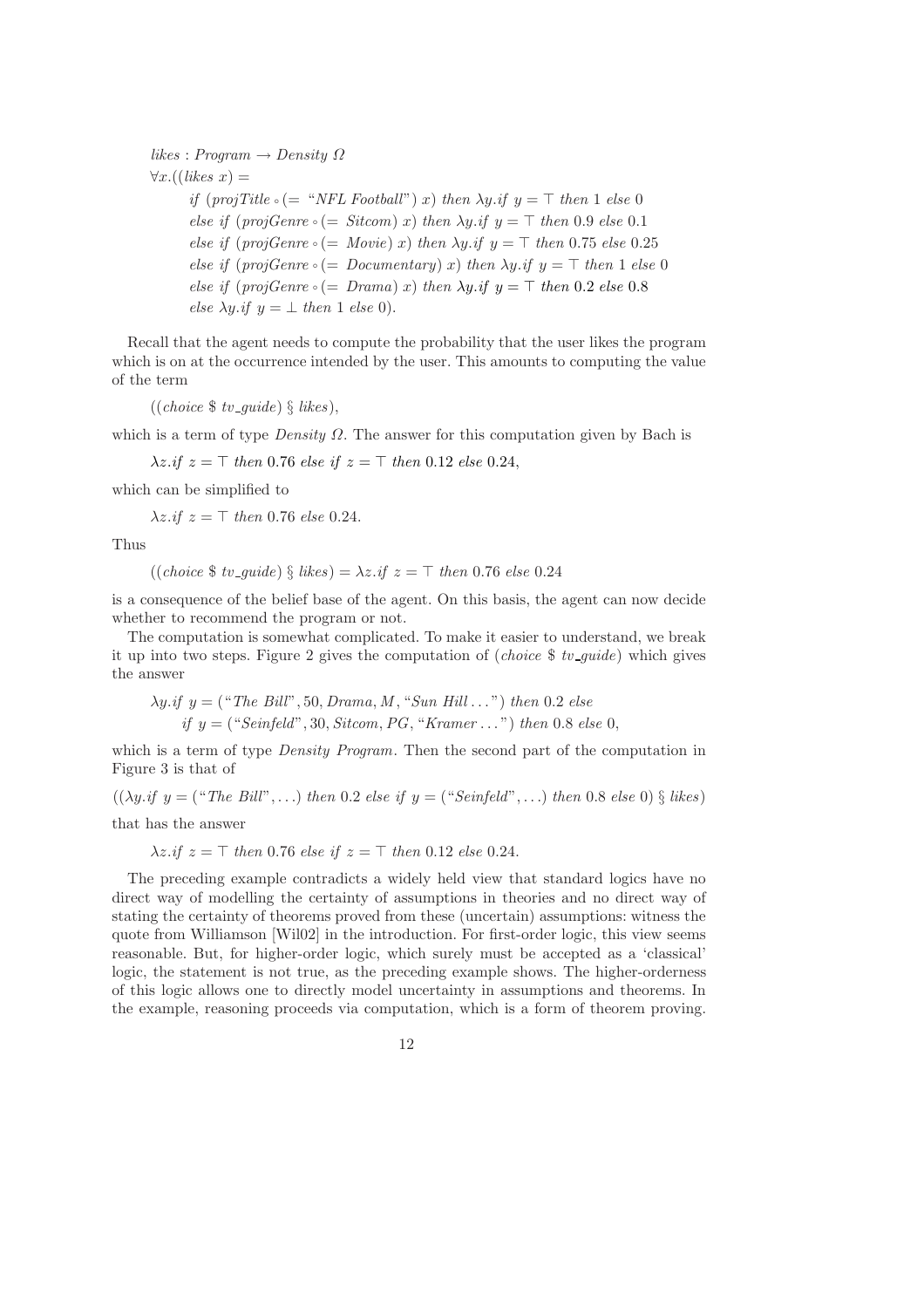| $(choice \; $\; tv\_{guide})$                                                               |
|---------------------------------------------------------------------------------------------|
| $\lambda z. (sum2 \lambda y. ((tv\_guide y) = z) choice)$                                   |
| $\lambda z. (sum2 \lambda y. ((if \ y = ((20, 7, 2007), (11, 30), Win) then ) = z)$ choice) |
| $\lambda z. (sum2 \lambda y. ((if \ y = ((20, 7, 2007), (11, 30), Win) then ) = z)$         |
| $\lambda x.$ if $x = ((21, 7, 2007), (19, 30), ABC)$ then 0.8 )                             |
|                                                                                             |
|                                                                                             |
| $\lambda z.(if z = ("Seinfeld",) then 0.8 else 0)$                                          |
| $+(sum2 \lambda y. ((if y = ((20, 7, 2007), (11, 30), Win) then ) = z)$                     |
| $\lambda x.$ if $x = ((21, 7, 2007), (20, 30), ABC)$ then 0.2 )                             |
|                                                                                             |
| $\lambda z. (if z = ("Seinfeld",) then 0.8 else 0$                                          |
| $+ if z = ("The Bill",) then 0.2 else 0"$                                                   |
| $+(sum2 \lambda y. ((if y = ((20, 7, 2007), (11, 30), Win) then ) = z) \lambda x.0)$        |
| $\lambda z. (if z = ("Seinfeld",) then 0.8 else 0$                                          |
| $+ if z = ("The Bill",) then 0.2 else 0 + 0)$                                               |
| $\lambda z. (if z = ("Seinfeld",) then 0.8 else 0 + if z = ("The Bill",) then 0.2 else 0)$  |
|                                                                                             |
|                                                                                             |
| $\lambda z$ if $z =$ ("The Bill",) then 0.2 else if $z =$ ("Seinfeld",) then 0.8 else 0     |
|                                                                                             |

Fig. 2. Computation of (*choice*  $$*w*-guide$ )

Further, the chaining of assumptions (both deterministic and probabilistic) in the theory is done by composing functions in different ways. These composition functions are, of course, higher-order functions.

### 5. More Probabilistic Reasoning Examples

We show in this section how the different kinds of probabilistic reasoning problems being tackled in the first-order probabilistic languages literature can be handled in our framework. The aim is to demonstrate the generality of our approach; most existing first-order systems can only deal with a subset of these problems.

The example shown in Sect. 4 illustrates the kind of problems being investigated in formalisms like stochastic logic programs [Mug96]. Sect. 5.1 presents a neat solution to a classical puzzle in probability theory. Sect. 5.2 gives a solution to a generative probabilistic model problem described in [MMR<sup>+</sup>05]. Sect. 5.3 uses an example from [FGKP99] and [KD07] to show how logic can be used to obtain compact representations of large Bayesian networks. Sect. 5.4 shows an example of inference with continuous densities. The general strategy employed in all these problems is to write down a joint distribution (corresponding to a probabilistic network) and then reason with it.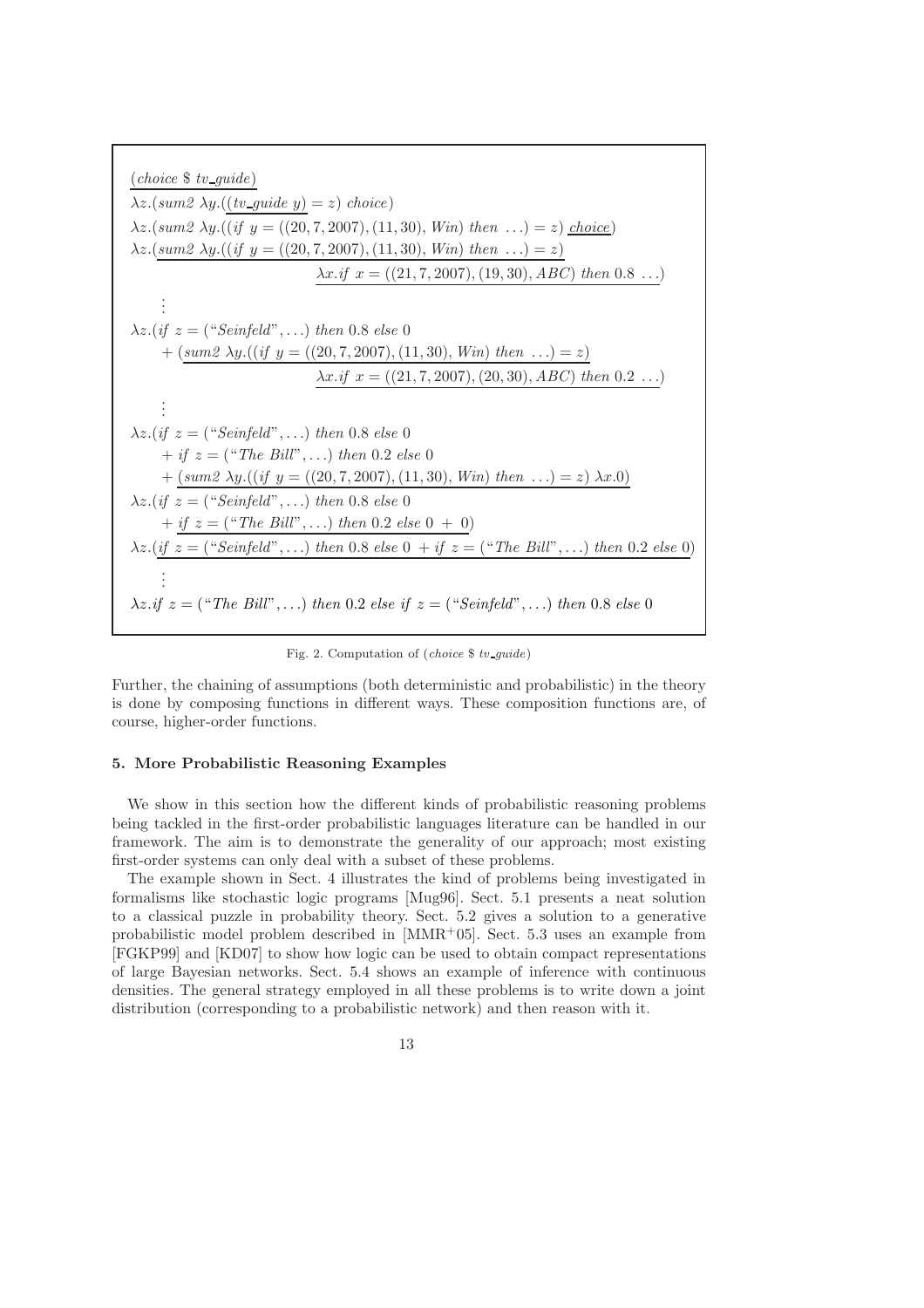| $((\lambda y \cdot \text{if } y = (\text{``The Bill''}, \ldots) \text{ then } 0.2 \text{ else if } y = (\text{``Seinfeld''}, \ldots) \text{ then } 0.8 \text{ else } 0)$ |
|--------------------------------------------------------------------------------------------------------------------------------------------------------------------------|
| $\S$ likes)                                                                                                                                                              |
| $\lambda z. (sum1 \; \lambda y. (((\lambda y. if \; y = ("The Bill",) then 0.2 \; else$                                                                                  |
| if $y = ("Seinfeld",)$ then 0.8 else 0) $y) \times ((likes \ y) \ z)))$                                                                                                  |
| $\lambda z. (sum1 \; \lambda y. ((if \; y = ("The \; Bill", \ldots) \; then \; 0.2 \; else$                                                                              |
| if $y = ("Seinfeld",)$ then 0.8 else 0) $\times ((likes y) z))$                                                                                                          |
|                                                                                                                                                                          |
| $\lambda z. (sum1 \lambda y. (if y = ("The Bill",) then 0.2 \times ((likes ("The Bill",)) z)$                                                                            |
| else ((if $y = ("Seinfeld",)$ then 0.8 else 0) $\times$ ((likes y) z))))                                                                                                 |
|                                                                                                                                                                          |
| $\lambda z. (sum1 \; \lambda y. (if \; y = ("The Bill",) then 0.2 \times (\lambda y. if \; y = \top \; then \; 0.2 \; else \; 0.8 \; z))$                                |
| else $((if y = ("Seinfeld", ) then 0.8 else 0) \times ((likes y) z))))$                                                                                                  |
| $\lambda z. (sum1 \; \lambda y. (if \; y = ("The Bill",) then 0.2 \times (if \; z = \top \; then \; 0.2 \; else \; 0.8))$                                                |
| else ((if $y = ("Seinfeld",)$ then 0.8 else 0) $\times ((likes y) z)))$ )                                                                                                |
|                                                                                                                                                                          |
| $\lambda z. (sum1 \; \lambda y. (if \; y = ("The Bill",) then (if \; z = \top \; then \; 0.04 \; else \; 0.16) \; else$                                                  |
| $((if y = ("Seinfeld",) then 0.8 else 0) \times ((likes y) z)))$                                                                                                         |
|                                                                                                                                                                          |
| $\lambda z. (sum1 \; \lambda y. (if \; y = ("The Bill",) then (if \; z = \top \; then \; 0.04 \; else \; 0.16) \; else$                                                  |
| if $y = ("Seinfeld",)$ then $(if z = \top$ then 0.72 else 0.08) else 0))                                                                                                 |
|                                                                                                                                                                          |
| $\lambda z. ((if z = \top \ then \ 0.04 \ else \ 0.16) + (if z = \top \ then \ 0.72 \ else \ 0.08))$                                                                     |
| $\lambda z.$ if $z = \top$ then $(0.04 + 0.72)$ else (if $z = \top$ then 0.04 else 0.16 + 0.08)                                                                          |
| $\lambda z$ if $z = \top$ then 0.76 else (if $z = \top$ then 0.04 else 0.16 + 0.08)                                                                                      |
| $\lambda z.$ if $z = \top$ then 0.76 else (if $z = \top$ then (+ 0.04) else (+ 0.16) 0.08)                                                                               |
| $\lambda z$ if $z = \top$ then 0.76 else if $z = \top$ then $(0.04 + 0.08)$ else $(0.16 + 0.08)$                                                                         |
| $\lambda z.$ if $z = \top$ then 0.76 else if $z = \top$ then 0.12 else (0.16 + 0.08)                                                                                     |
| $\lambda z.$ if $z = \top$ then 0.76 else if $z = \top$ then 0.12 else 0.24                                                                                              |
|                                                                                                                                                                          |

Fig. 3. Computation of  $((\lambda y.if \ y = ("The Bill",...) then 0.2 else ...) \S$  likes). The last few steps of the computation make crucial use of Equations (4) and (5) in the standard equality theory.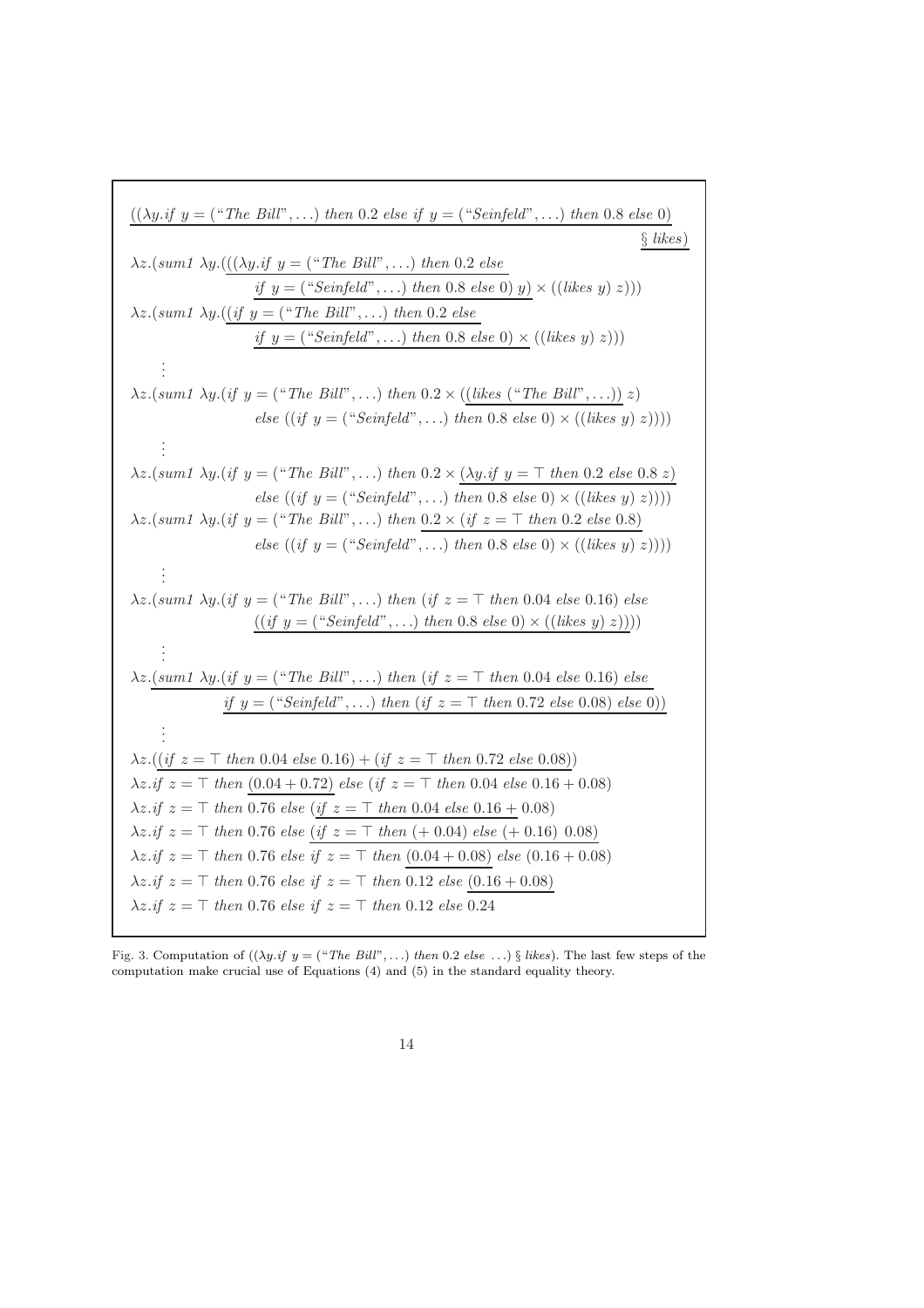#### 5.1. Monty Hall Problem

The problem can be stated as follows. An honest game-show host has placed a car behind one of three doors. There is a goat behind each of the other doors. You have no prior knowledge that allows you to distinguish among the doors. "First you pick a door," he says. "Then I will open one of the other doors to reveal a goat. After I've shown you the goat, you make a final decision whether to stick to your initial choice or to switch to the remaining door. You win whatever is behind the door."

Figure 4 shows a Bayesian network that models the above. The random variable carDoor gives the door with the car behind; *initChoice* gives the door initially chosen by the player; *hostDoor* gives the door opened by the host. Clearly, the host's choice of doors is dependent on the actual values of carDoor and initChoice, and that carDoor and initChoice are independent of each other.

 $\overline{(carDoor)} \longrightarrow \overline{ (hostDoor)} \longleftarrow \overline{ (initChoice)}$ 

Fig. 4. A Bayesian network for the Monty Hall problem

We have three constants  $D_1, D_2, D_3$ : *Door* representing the three doors. The following specifies the Bayesian network in full.

carDoor : Density Door  $(\text{carDoor } x) = 1/3$ initChoice : Density Door  $(intChoice x) = 1/3$  $hostDoor: Door \rightarrow Door \rightarrow Density\,Door$ (hostDoor  $x_c$   $x_i$ ) = if  $(x_c = x_i)$  then  $\lambda x$ .if  $(x \neq x_i)$  then 0.5 else 0 else  $\lambda x.(\mathbb{I}((x \neq x_c) \wedge (x \neq x_i)))$ 

joint : Density  $(Door \times Door \times Door)$ 

 $(joint (x_c, x_i, x_h)) = (carDoor x_c) \times (initChoice x_i) \times (hostDoor x_c x_i, x_h)$ 

Let  $D_i$  be the door chosen by the player,  $D_h$  the door revealed by the host, and  $D_r$ the remaining unopened door. We only need to know the posterior probability of the car door given  $D_i$  and  $D_h$  to know how to act and this is given by the density

$$
f_{cd}: Density\,Door
$$
  
\n
$$
f_{cd} = \lambda x. \frac{(joint (x, D_i, D_h))}{(joint (D_1, D_i, D_h)) + (joint (D_2, D_i, D_h)) + (joint (D_3, D_i, D_h))}.
$$

Given the above, Bach returns the following results

 $(f_{cd} D_i) = 1/3$ ,  $(f_{cd} D_r) = 2/3$ , and  $(f_{cd} D_h) = 0$ ,

showing that the player should indeed switch to double her chance of winning.

## 5.2. Urn and Balls

We next look at an interesting problem from  $[MMR<sup>+</sup>05]$ . We want to model the following scenario. An urn contains an unknown number of balls – say, a number chosen from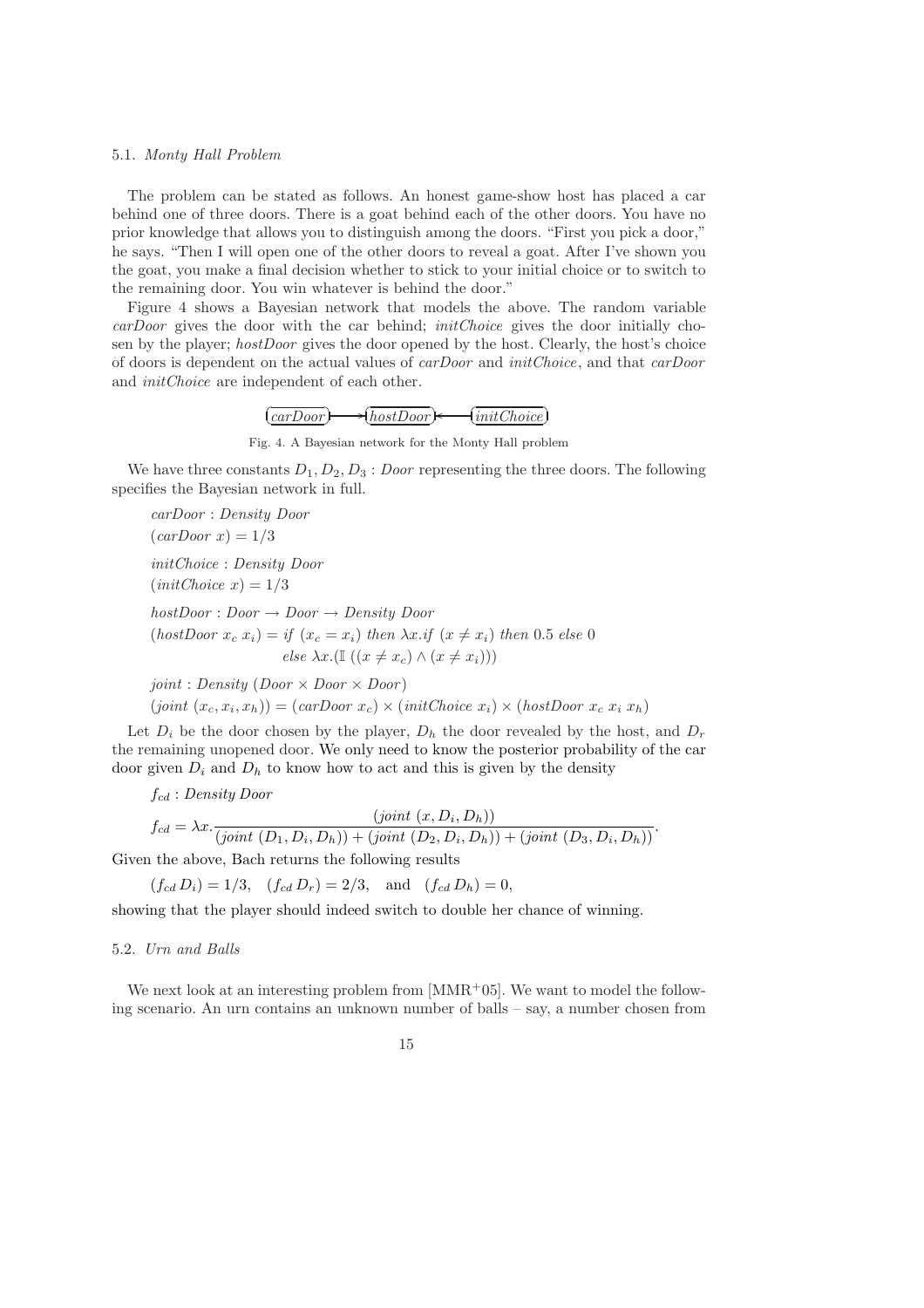a Poisson distribution with mean 6. Balls are assigned the colour blue and green with equal probability. We draw some balls from the urn, observing the colour of each and replacing it. We cannot tell two identically coloured balls apart. Furthermore, observed colours are wrong with probability 0.2.

It was claimed in  $[MMR^+05]$  that this problem is hard to model in most existing first-order probabilistic languages because there is an unknown and unbounded number of balls in the urn. Interestingly, there is a simple Bayesian network for the problem (Figure 5) if we can define densities over structured objects like sets and lists.

$$
\fbox{\textbf{[numOfBalls]}} \xrightarrow{\textbf{[setOfBalls]}} \fbox{\textbf{[ballsDrawn_d]}} \xrightarrow{\textbf{[observations]}}
$$

Fig. 5. A Bayesian network for the balls problem

The Bayesian network can be understood as follows. We first pick a number  $n$  from the appropriate Poisson distribution. A set s of balls of size  $n$  is then constructed. We represent a ball by an integer identifier and its colour:  $Ball = Int \times Color$ . The balls in s are labelled 1 to  $n$ , and the colours are picked randomly. Given  $s$ , we then construct a list consisting of d balls by drawing successively at random with replacement from s. The observed colours of the drawn balls are recorded. The Bayesian network is specified in full as follows.

 $colour:Color \rightarrow \Omega$  $(colour x) = (x = Blue) \vee (x = Green)$ numOfBalls : Density Int  $(numOfBalls x) = (poisson 6 x)$  $poisson: Int \rightarrow Density Int$  $(poisson x y) = e^{-x} x^y/y!$  $setOfBalls : Int \rightarrow Density \{Ball\}$  $(setOfBalls \; n \; s) = if \; \exists x_1 \cdots \exists x_n \cdot ((colour \; x_1) \wedge \cdots \wedge (colour \; x_n) \wedge$  $(s = \{(1, x_1), \ldots, (n, x_n)\})$  then  $0.5^n$  else 0 ballsDrawn : Int  $\rightarrow$  {Ball }  $\rightarrow$  Density (List Ball)  $(ballsDrawn d s x) =$ *if*  $\exists x_1 \cdots \exists x_d. ((s \ x_1) \land \cdots \land (s \ x_d) \land (x = [x_1, \ldots, x_d]))$  then  $(card \ s)^{-d}$  else 0  $observations: (List Ball) \rightarrow Density (List Colour)$ (observations  $x y$ ) = if (length  $x$ ) = (length y) then (obsProb  $x y$ ) else 0  $obsProb: (List Ball) \rightarrow (List Colour) \rightarrow Real$  $(\text{obsProb} \parallel \parallel) = 1$  $(\text{obsProb } (\# (x_1, y_1) z_1) (\# y_2 z_2)) =$  $(if (y_1 = y_2) then 0.8 else 0.2) \times (obsProb z_1 z_2)$ joint : Int  $\rightarrow$  Density (Int  $\times$  {Ball }  $\times$  (List Ball)  $\times$  (List Colour))  $(joint d(n, s, x, y)) =$  $(numOfBalls\ n) \times (setOfBalls\ n\ s) \times (ballsDrawn\ d\ s\ x) \times (observations\ x\ y)$ 

16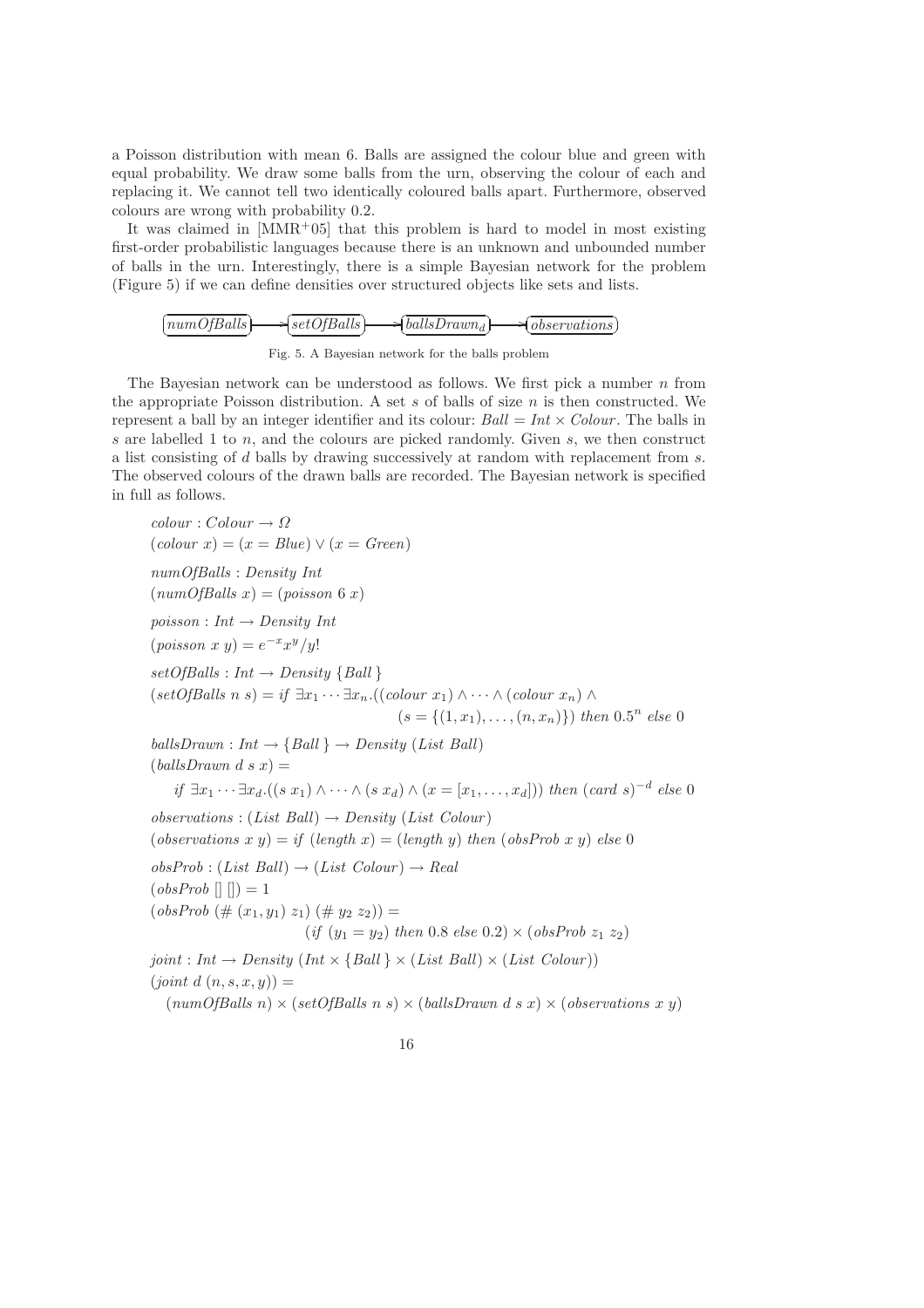The function card returns the cardinality of a set and length returns the size of a list. The functions  $setOfBalls$  and ballsDrawn are defined informally above; formal recursive definitions can be easily given.

We can compute marginalisations of the given density to obtain answers to different questions. For example, the following gives the probability that the number of balls in the urn is m after we have seen the colours  $[o_1, o_2, \ldots, o_d]$  from d draws:

$$
\frac{1}{K} \sum_{s} \sum_{l} (joint\ d\ (m, s, l, [o_1, o_2, \dots, o_d])),\tag{9}
$$

where K is a normalisation constant, s ranges over the set  $\{s \mid (setOfBalls \mid m s) > 0\}$ , and l ranges over the set  $\{l \mid (ballsDrawn \ d \ s \ l) > 0 \}$ . The expression (9) is an informal mathematical expression. The corresponding term in the logic is

$$
\frac{1}{K} \times (sum3 \text{ } \lambda s.((setOfBalls \text{ } m \text{ } s) > 0)
$$
\n
$$
\lambda s.(sum3 \text{ } \lambda l.((ballsDrawn \text{ } d \text{ } s \text{ } l) > 0) \text{ } \lambda l.(joint \text{ } d \text{ } (m, s, l, [o_1, o_2, \dots, o_d])))).
$$

The elements of the two sets

$$
\lambda s.((setOfBalls \ m \ s) > 0) \quad \text{and} \quad \lambda l.((ballsDraw n \ d \ s \ l) > 0)
$$

are automatically enumerated by Bach during computations via rewrites involving Equation (7) and a few others in the standard equality theory. It is the extensional forms of these two sets that are needed by the definition of  $sum3$  and we get that transformation for free with the way Bach works.

Figure 6 shows the posterior distribution of  $m$  after drawing ten and fifteen balls and observing that they are all blue. Consistent with intuition, the lower numbers of  $m$ become increasingly probable as more blue balls are observed.



Fig. 6. The posterior distributions of the number of balls in the urn after some observations. The Poisson curve is the prior distribution on the number of balls.

Other questions like "What is the probability that the same ball was drawn twice given observations  $[o_1, o_2, \ldots, o_d]$ ?" can be answered in a similar way.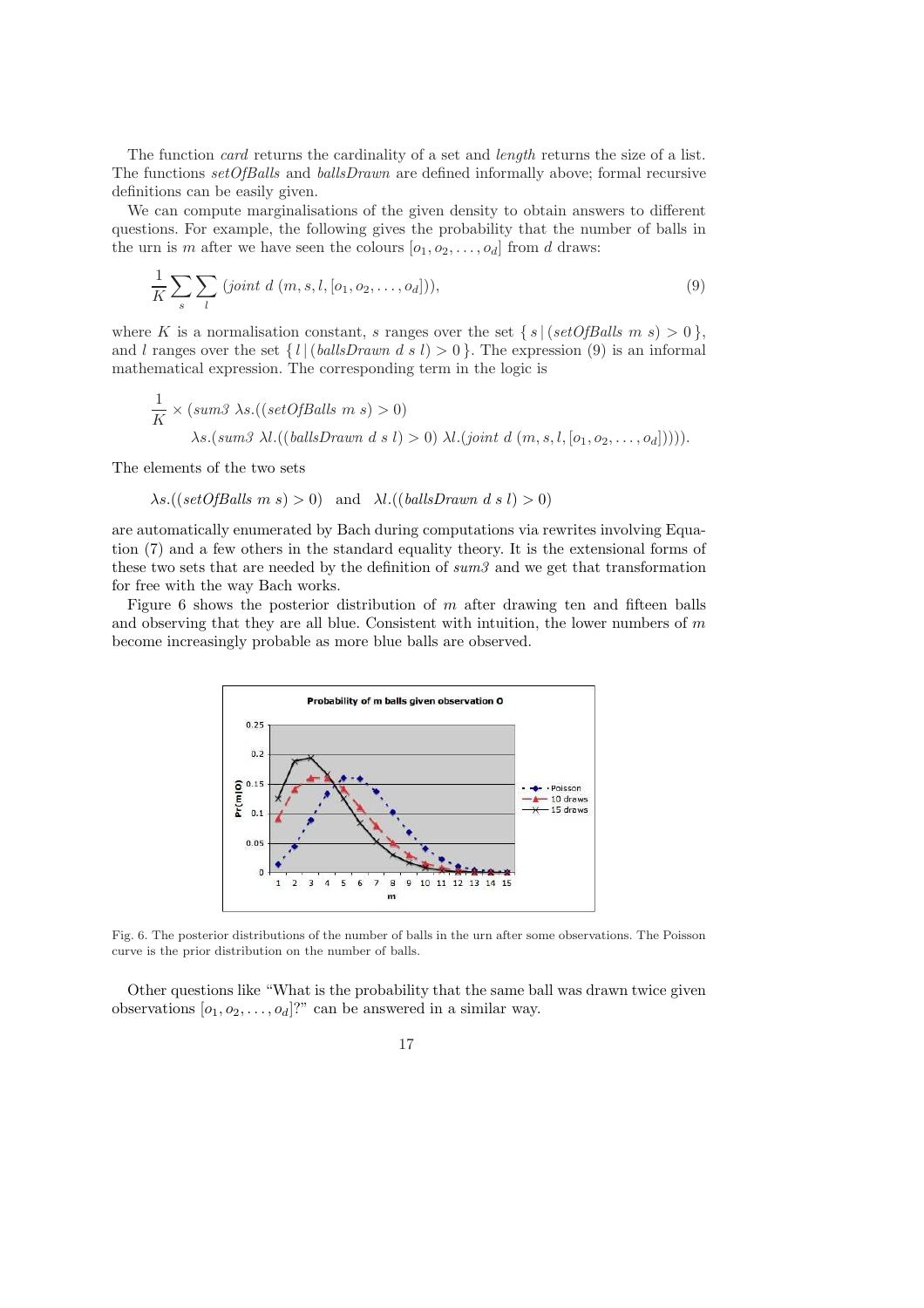# 5.3. Genetics

We next look at an application taken from [KD07] (the problem was introduced earlier in [FGKP99]). It is a genetic model of the inheritance of a single gene that determines a person's blood type. Each person has two copies of the chromosome containing this gene, one, the m-chromosome, inherited from the mother, and one, the p-chromosome, inherited from the father. Figure 7 taken from [KD07] shows a Bayesian network modelling the inheritance of blood types within a particular family.



Fig. 7. A Bayesian network modelling the inheritance of blood types within a family. The variables  $mc\_X$ and pc<sub>x</sub>X represent respectively the m and p-chromosomes of person X. The variable bt<sub>x</sub>X represents the blood type of person X.

Note that although different families are associated with different Bayesian networks, each instance of these networks shares essentially the same basic structure. By separating the descriptions of family-dependent and -independent parts, logic can be used to compactly represent and reason with a large class of similar Bayesian networks. This is the general strategy employed by formalisms like BLP [KD07].

We now show one way the Bayesian logic program given in [KD07, Fig. 1.4] can be encoded in a theory. We define a probability density function over triples  $(l_1, l_2, l_3)$ , where  $l_1$  and  $l_2$  are lists of chromosomes representing the m- and p-chromosomes of each person in the family, and  $l_3$  is a list representing the blood type of each person in the family. The *i*th entry in each list refers to the *i*th person in the list *family : List Person*. By changing the definitions of

family, mother : Person  $\rightarrow$  Person and father : Person  $\rightarrow$  Person,

we get different Bayesian networks for different families.

A, B, O : Chromosome  $A, B, AB, O: BloodType$ Ann, Brian, Dorothy, Unknown : Person  $family = [Ann, Brian, Dorothy]$  $(mother\ x) = if\ (x = Dorothy) \ then \ Ann\ else \ Unknown$  $(father x) = if (x = Dorothy) then Brian else Unknown$ joint : Density (List Chromosome)  $\times$  (List Chromosome)  $\times$  (List BloodType)  $(joint (x_1, x_2, x_3)) = (joint_2 family (x_1, x_2, x_3) (x_1, x_2))$  $joint_2: (List Person) \rightarrow (List Chromosome) \times (List Chromosome) \times$  $(List BloodType) \rightarrow (List Chromosome) \times (List Chromosome) \rightarrow Real$  $(joint_2 [\,][\,],[\,],[\,]) l) = 1$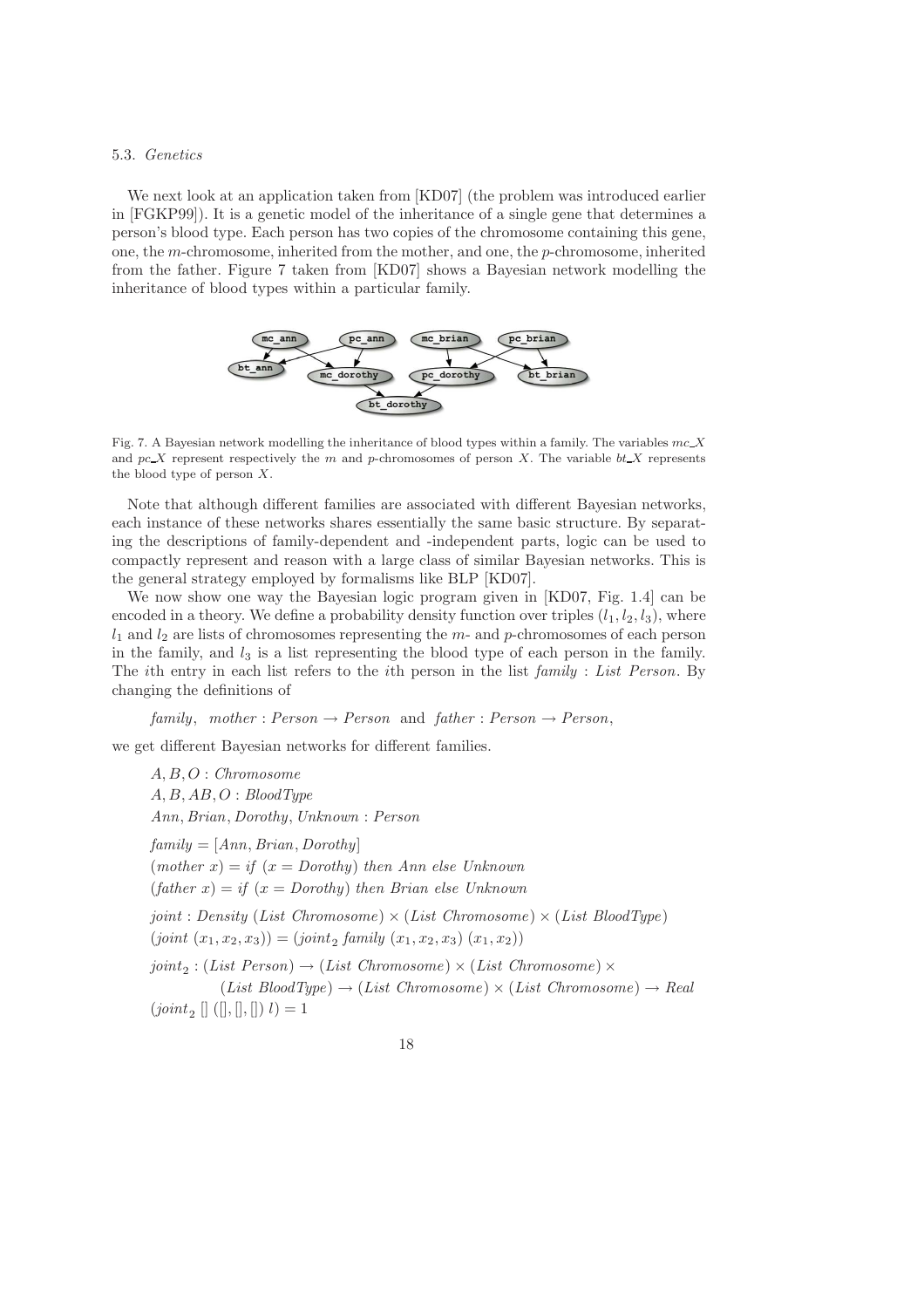$(joint_2 (\# p t_0) ((\# x_1 t_1), (\# x_2 t_2), (\# x_3 t_3)) l) =$  $(mc\ p\ l\ x_1) \times (pc\ p\ l\ x_2) \times (bt\ x_1\ x_2\ x_3) \times (joint_2\ t_0\ (t_1, t_2, t_3)\ l)$  $mc : Person \rightarrow (List \ Chromosome) \times (List \ Chromosome) \rightarrow Chromosome \rightarrow Real$  $(mc p (l_1, l_2) x) = if (mother p) = Unknown then 1/3$ else (mc<sub>2</sub> (getVal (mother p)  $l_1$ ) (getVal (mother p)  $l_2$ ) x)  $mc_2: Chromosome \rightarrow Chromosome \rightarrow (Density Chromosome)$  $(mc_2 A A z) = if (z = A) then 0.98 else 0.01$  $(mc_2 B A z) = i f (z = B)$  then 0.98 else 0.01 ... etc  $pc : Person \rightarrow (List\ Chromosome) \times (List\ Chromosome) \rightarrow Chromosome \rightarrow Real$  $(pc\ p\ (l_1, l_2)\ x) = if\ (father\ p) = Unknown\ then\ 1/3$ else  $(pc_2$  (getVal (father p)  $l_1$ ) (getVal (father p)  $l_2$ ) x)  $pc_2: Chromosome \rightarrow Chromosome \rightarrow (Density Chromosome)$  $(pc_2 A A z) = if (z = A) then 0.98 else 0.01$  $(pc_2 B A z) = if (z = A) then 0.98 else 0.01 ... etc$  $bt: Chromosome \rightarrow Chromosome \rightarrow (Density BloodType)$  $(bt \land A \land z) = if (z = A) \ then \ 0.97 \ else \ 0.01$  $(bt B A z) = if (z = AB) then 0.97 else 0.01 ... etc$ 

The function getVal returns the nth element in a list indexed by a person. The functions bt,  $mc_2$  and  $pc_2$  are reproductions of the conditional probability tables given in [KD07]. It is assumed that all the arguments to the function joint have the same length.

Just like in [KD07] and [FGKP99], the m-chromosome, p-chromosome, and blood type of each person is a random variable in the given joint distribution. One can verify that the term  $(joint ([x_1, x_2, x_3], [y_1, y_2, y_3], [z_1, z_2, z_3]))$ , when expanded, expresses the exact same factorisation of the distribution on the random variables as that given by the Bayesian network in Figure 7.

Given the above, one can answer questions like "What is the probability that Dorothy has blood type A given that the m-chromosome of Brian is A and the p-chromosome of Ann is O?" by computing the mathematical expression

$$
\frac{\sum_{x_i, y_i, z_i} (joint ([x_1, A, x_2], [O, y_1, y_2], [z_1, z_2, A]))}{\sum_{x_i, y_i, z_i} (joint ([x_1, A, x_2], [O, y_1, y_2], [z_1, z_2, z_3]))},
$$
\n(10)

where  $x_i \in \{A, B, O\}$ ,  $y_i \in \{A, B, O\}$ , and  $z_i \in \{A, B, AB, O\}$ . It is straightforward to write down the term representation of an expression like (10) and compute its value.

## 5.4. Wages

We next present an example taken from [Nea04] to illustrate inference with continuous densities. Suppose Mr Dobson has a job that pays \$10 an hour and he is expected to work 40 hours per week. However, he is not guaranteed 40 hours every week. He estimates the number of hours worked in a week to be normally distributed with mean 40 and standard deviation 5. He has not fully investigated the benefits such as bonus pay and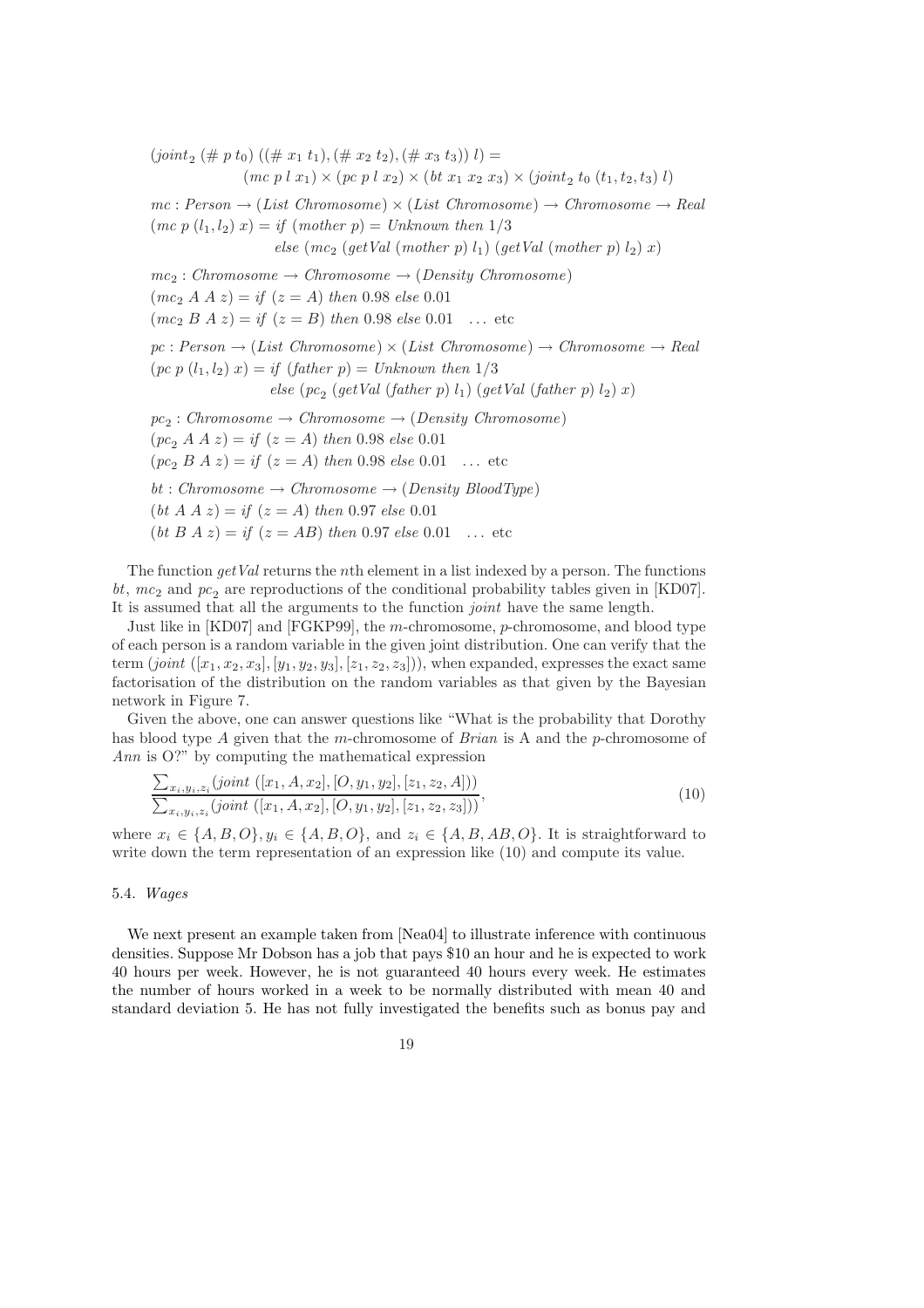nontaxable deductions such as contributions to a retirement program. He estimates these other influences on his gross taxable weekly income also to be normally distributed with mean 0 (i.e. he believes they approximately offset each other) and standard deviation 30. Furthermore, Mr Dobson assumes that these other benefits influences are independent of the number of hours he work each week. Mr Dobson's gross taxable weekly income is simply the sum of his paid work and the extra benefits. The following graphical model can be used to capture the scenario just described.



Fig. 8. A Bayesian network for Mr Dobson's weekly income

One can show [Nea04] that the conditional density of Mr Dobson's gross taxable weekly income given the number  $x$  of hours worked is normally distributed with mean  $10x$  and standard deviation 30. This leads us to the following theory:

gaussian: Real 
$$
\rightarrow
$$
 *Real*  $\rightarrow$  *Density Real*  
\n(gaussian  $\mu \sigma$ ) =  $\lambda x. \frac{1}{\sigma \sqrt{2\pi}} e^{-\frac{(x-\mu)^2}{2\sigma^2}}$   
\nweeklyHours: Density Real  
\n(weeklyHours  $x$ ) = (gaussian 40 5  $x$ )  
\nweeklyIncome: Real  $\rightarrow$  Density Real  
\n(weeklyIncome  $x y$ ) = (gaussian  $y$  30 10 $x$ )  
\njoint: Density (Real  $\times$  Real)  
\n(joint  $(x, y)$ ) = (weeklyHours  $x$ )  $\times$  (weeklyIncome  $x y$ ),

where we have exploited the fact that

 $(gaussian \mu \sigma x) = (gaussian \sigma \mu)$ 

in the definition of weeklyIncome.

Given the above, one can try to find out, for example, the (unconditional) density of Mr Dobson's weekly income, which is given by the term

$$
\lambda y. (integrate \ \lambda x. (joint \ (x, y))), \tag{11}
$$

where integrate :  $(a \rightarrow Real) \rightarrow Real$  is the integration function. By introducing into the theory additional known facts about normal distributions like

$$
(gaussian \mu \sigma \ ax) = \frac{1}{a} \times (gaussian \frac{\mu}{a} \frac{\sigma}{a} x) \text{ and}
$$
  

$$
(integrate \ \lambda x.((gaussian \ \mu_1 \ \sigma_1 \ x) \times (gaussian \ y \ \sigma_2 \ x))) =
$$
  

$$
(gaussian \ \mu_1 \ \sqrt{\sigma_1^2 + \sigma_2^2} \ y),
$$

Bach can simplify (11) to  $\lambda y$ . (gaussian 400  $\sqrt{3400}$  y), showing that Mr Dobson's taxable weekly income is normally distributed with mean 400 and standard deviation 58.3.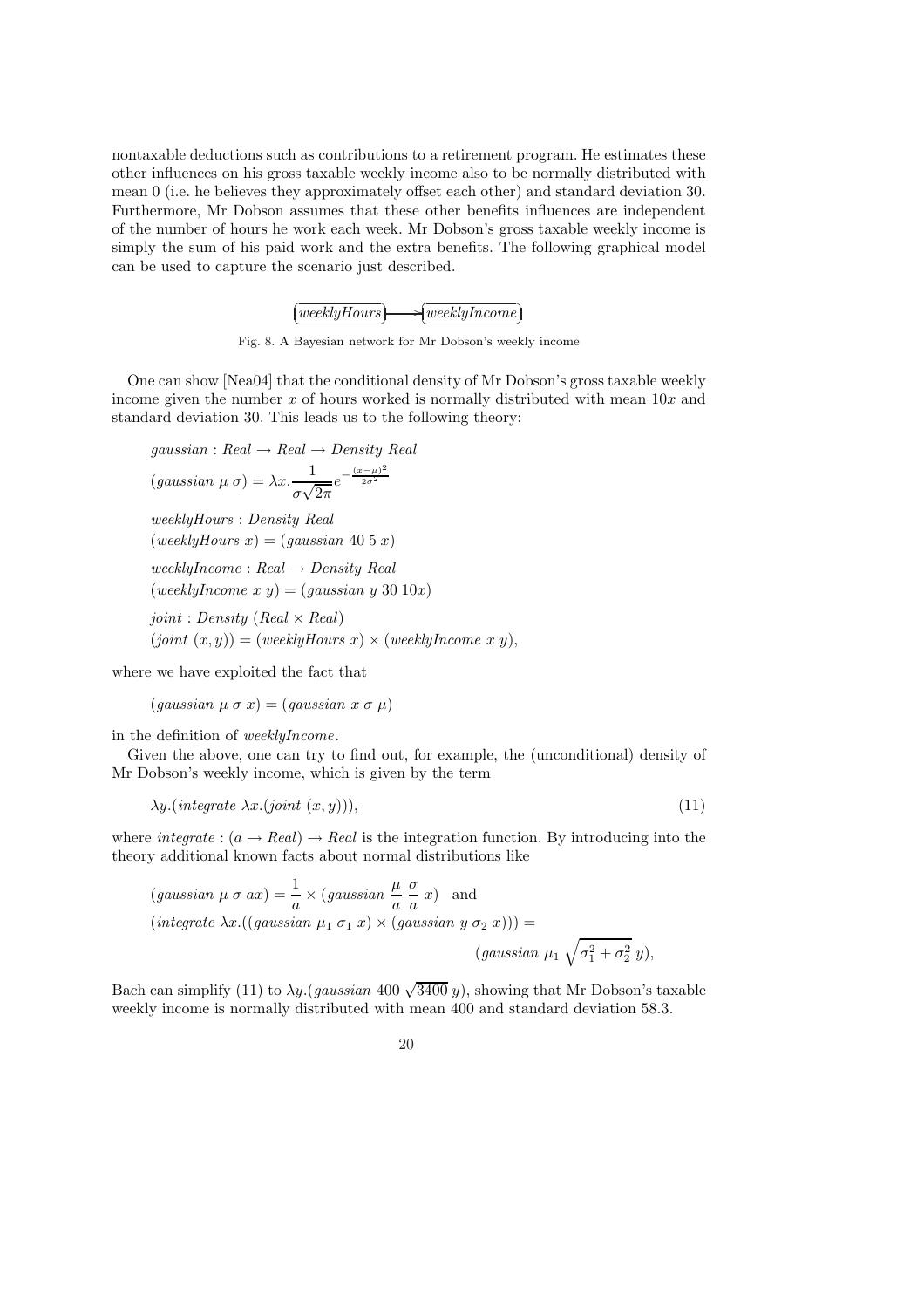## 6. Discussion

General Approach We begin our discussion by comparing what is proposed in this paper with existing (first-order) approaches to integrating logic and probability. Perhaps the main point is the value of working in a higher-order logic. All other logical approaches to this integration that we know of use first-order logic and thereby miss the opportunity of being able to reason about densities in theories. This is an important point. (Classical) logic is often criticised for its inability to cope with uncertainty. We believe this view is simply wrong – higher-order logic is quite capable of modelling probabilistic statements about knowledge directly in theories themselves, thus providing a powerful method of capturing uncertainty. In first-order logic, there is a preoccupation with the truth or falsity of formulas, which does seem to preclude the possibility of capturing uncertainty. However, looked at from a more general perspective, first-order logic is impoverished. It is not natural to exclude higher-order functions – these are used constantly in everyday (informal) mathematics. Also the rigid dichotomy between terms and formulas in firstorder logic gets in the way. In higher-order logic, a formula is a term whose type just happens to be boolean; also it is just as important to compute the value of arbitrary terms, not only formulas. Higher-order logic is essentially the language of everyday mathematics and no-one would ever claim situations involving uncertainty and structural relationships between entities cannot be modelled directly and in an integrated way using mathematics – therefore they can also be so modelled using higher-order logic.

Another significant difference concerns the semantic view that is adopted. In the most common approach to integration explained earlier there is assumed to be a distribution on interpretations and answering queries involves performing computations over this distribution. In principle, this is fine; given the distribution, one can answer queries by computing with this distribution. But this approach is intrinsically more difficult than computing the value of terms in the traditional case of having one intended interpretation, the difficulty of which has already led to nearly all artificial intelligence systems using the proof-theoretic approach of building a theory (that has the intended interpretation as a model) and proving theorems with this theory instead. Here we adopt the well-established method of using a theory to model a situation and relying on the soundness of theorem proving to produce results that are correct in the intended interpretation. We simply have to note that this theory, if it is higher-order, can include densities that can be reasoned with. Thus no new conceptual machinery at all needs to be invented. In our approach, whatever the situation, there is a single intended interpretation, which would include densities in the case where uncertainty is being modelled, that is a model of the theory. Our approach also gives fine control over exactly what uncertainty is modelled – we only introduce densities in those parts of the theory that really need them. Furthermore, the probabilistic and non-probabilistic parts of a theory work harmoniously together.

On the Expressiveness of Higher-Order Logic Higher-order logic (also known as type theory) is a language that was developed for formalising mathematics [And86, Lei94]. It is thus not surprising that everyday mathematical concepts including probabilistic ones can be represented in higher-order logic. We illustrate this point in the following.

We will first show how Bayesian networks and Markov random fields can be represented in higher-order logic. It is well known [Jor04, Bis06] that the joint distribution given by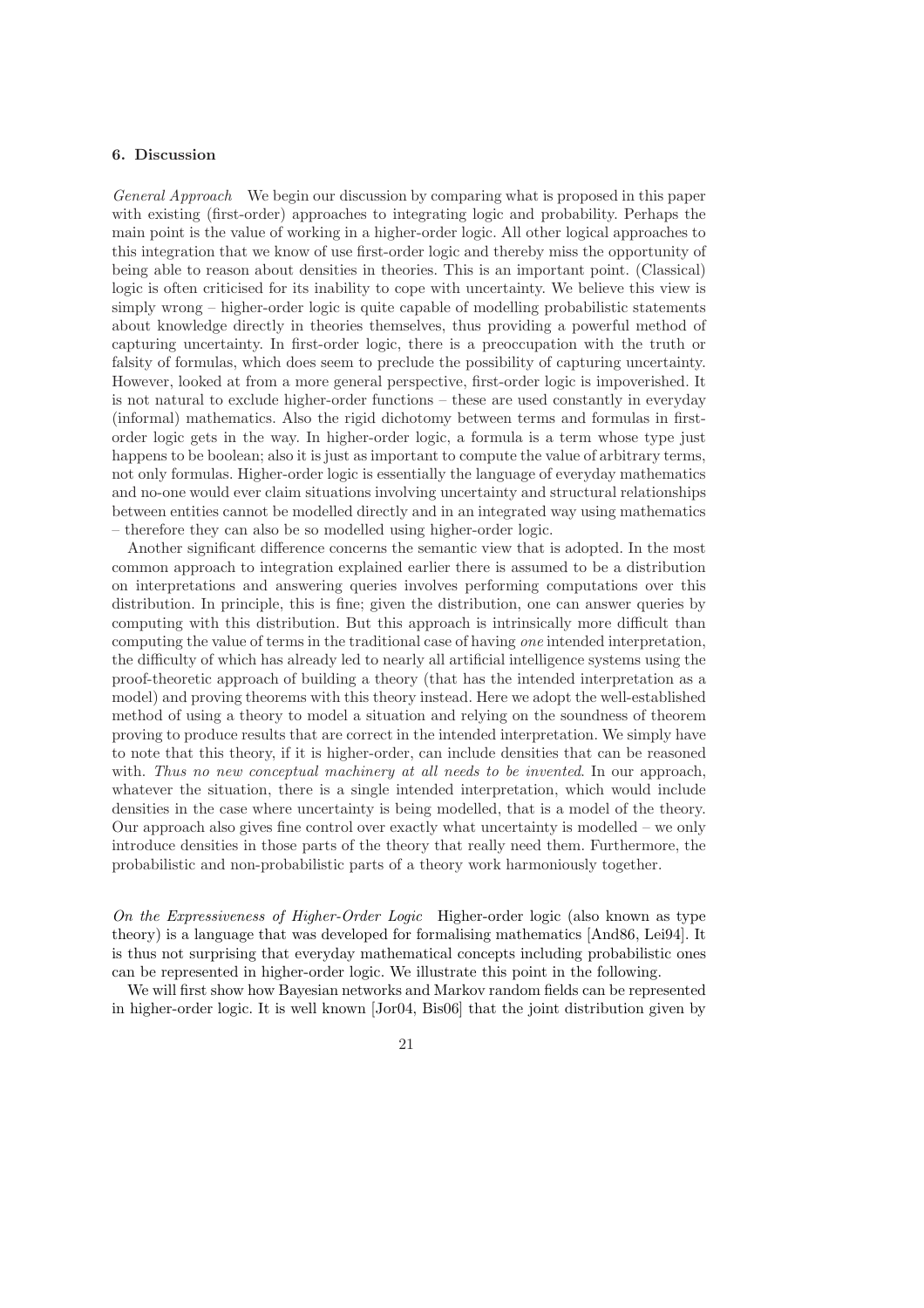a Bayesian network with K nodes is

$$
p(\mathbf{x}) = \prod_{k=1}^{K} p(x_k | pa_k),
$$
\n(12)

where  $\mathbf{x} \equiv \{x_1, \ldots, x_K\}$  is the set of random variables associated with the nodes of the graph, and  $pa_k$  denotes the set of parents of  $x_k$ . Each factor  $p(x_k | pa_k)$  in (12) is represented by either a conditional probability table or more generally a function that takes n arguments, where n is the cardinality of  $pa_k$ , and returns a density over the domain of  $x_k$ . The joint distribution associated with a Markov random field is given by an expression of the form

$$
p(\mathbf{x}) = \frac{1}{Z} \prod_{C} \psi_C(\mathbf{x}_C),\tag{13}
$$

where  $x$  is the set of random variables associated with the nodes of the graph,  $Z$  is a normalisation constant, each  $\mathbf{x}_C \subseteq \mathbf{x}$  is a maximal clique of the graph, and  $\psi_C$  is a potential function over  $x_C$ . Clearly, expressions like (12) and (13) can be written down directly in higher-order logic. Some specific examples of this translation from graphical models into theories are shown earlier in Section 5.

We next examine the syntactic features of a few representative examples of (first-order) probabilistic logics and show how they can be expressed in higher-order logic. In the logic of [FH94], one can write expressions such as  $w(\varphi) < 1/3$  and  $w(\varphi) \geq 2w(\psi)$ , where  $\varphi$ and  $\psi$  are (first-order) formulas. The first statement means that " $\varphi$  has probability less than 1/3" and the second means " $\varphi$  is at least twice as probable as  $\psi$ ". To write such expressions in higher-order logic, one replaces the formula  $\varphi$  in the logic of [FH94] by a density on the booleans denoted by  $\varphi'$ . Then  $w(\varphi) < 1/3$  is written in higher-order logic as  $(\varphi' \top) < 1/3$  and  $w(\varphi) \ge 2w(\psi)$  is written as  $(\varphi' \top) \ge 2(\psi' \top)$ .

The actual meaning attached to the word probability is often important in studies on probabilistic logics. We note here that both the frequentist and degree-of-belief interpretations of probability are realised in the same logical form in our setting, that of a density. This point is now illustrated with some examples introduced in [Hal90]. Halpern described several approaches to giving semantics to first-order logics of probability. His type 1 probability structure gives a logic with a frequentist semantics. A typical statement that can be made in that setting is "The probability that a randomly chosen bird flies is greater than 0.9". Halpern's type 2 probability structure gives a logic with a degree-of-belief semantics. A typical statement that can be made in this second setting (but not the first) is "The probability that Tweety (a particular bird) flies is greater than 0.9". Finally, his type 3 probability structure gives a logic that accommodates both the frequentist and degree-of-belief interpretations of probability. A typical statement that can be made in this last setting is "The probability that Tweety flies is greater than the probability that a randomly chosen bird flies". All of the statements above can be formulated in higher-order logic as follows:

$$
aRandomBird : Density Bird
$$
  
flies : Bird → Density Ω  

$$
aRandomBird = \lambda x.(1/m) \quad --
$$
 where *m* is the total number of birds in the domain (14)  
((*aRandomBird* § flies) T) > 0.9 (15)

22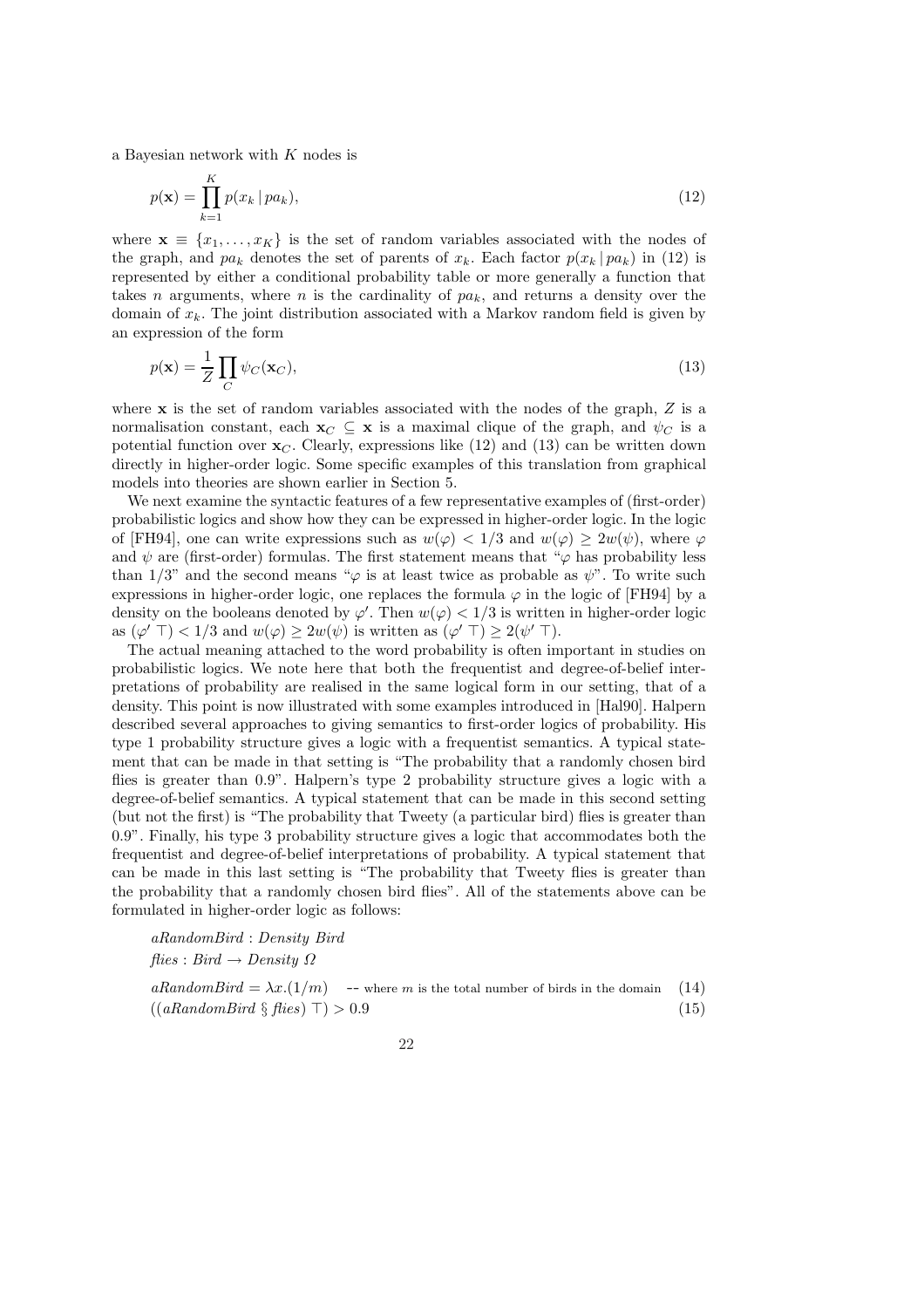$$
((\text{flies } \textit{Tweety}) \top) > 0.9 \tag{16}
$$

$$
((flies \; Tweety) \; \top) > ((aRandomBird \; \S \; flies) \; \top), \tag{17}
$$

where  $(14)-(15)$  captures the first frequentist statement above,  $(16)$  captures the second degree-of-belief statement, and (17) captures the last mixed-semantics statement.

We will now show how probabilistic logic programs [NS92, LS94] can be represented in our setting, using an example motivated by [DS00]. We want to capture statements in probabilistic logic programming like the following:

$$
priceDrops(C): [0.4, 0.9] \longleftarrow (ceoSellsStock(C) \vee ceoRetires(C)): [0.6, 1], \qquad (18)
$$

which says that the stock of a company will drop with probability between 0.4 and 0.9 if the probability that the CEO of the company will sell the stock or that he will retire is more than 0.6. Note that the antecedent of (18) talks about the probability of a joint event, the exact details of which is not specified. We could duplicate the different forms of disjunction and conjunction introduced in [DS00] to capture different assumptions on the relationship between *ceoSellsStock* and *ceoRetires*. For our purpose here, we will assume that whether or not a CEO retires is an independent company-specific event, but that a retiring CEO is more likely than not to sell his stocks. The following theory captures the scenario just described. The formulas (19)-(22) captures the additional assumption we have made. Formula (23) is a direct translation of (18) above.

$$
ceoRetires: Stock \rightarrow Density \; \Omega
$$

$$
(ceoRetires\ WOW) = \lambda x. if\ (x = \top) \ then\ 0.9 \ else\ 0.1 \tag{19}
$$

$$
(coRetires PBL) = \lambda x. \text{if } (x = \top) \text{ then } 0.05 \text{ else } 0.95 \tag{20}
$$

$$
ceoSellsStock: \Omega \to Density \Omega
$$
  
(ceoSellsStock  $y$ ) = if  $(y = \top)$  then  $\lambda x$ .if  $(x = \top)$  then 0.8 else 0.2

 $a$ <sup>tc</sup>

$$
else \lambda x.if (x = \top) then 0.1 else 0.9 \tag{21}
$$

$$
ceoJoint: Stock \rightarrow Density \Omega \times \Omega
$$
  
(ceoJoint s (x, y)) = (ceoRetires s x) \times (ceoSellsStock x y) (22)  
price Drons: Stock \rightarrow Densitu O

$$
((ceoloint s (T, T)) + (ceoloint s (T, \bot)) + (ceoloint s (\bot, T)) > 0.6)
$$
  

$$
\longrightarrow (0.4 < (priceDrops s T) < 0.9)
$$
 (23)

The above demonstrates the expressive power of higher-order logic. However, the interesting question is not so much what can be represented in higher-order logic, but what kind of reasoning can be effectively supported in higher-order logic. Being able to represent the desired probabilistic concepts directly is clearly a good start. We have seen in this paper how equational reasoning can be used to support a wide range of probabilistic reasoning tasks. The paragraph on future work below outlines what currently are not supported in our system and what needs to be done to overcome existing limitations.

Complexity Issues We now discuss the complexity of probabilistic reasoning in Bach. Subject to proper encodings of problems, the complexity of specific probabilistic-reasoning tasks in Bach can be analysed independently of Bach. This is because Bach is effectively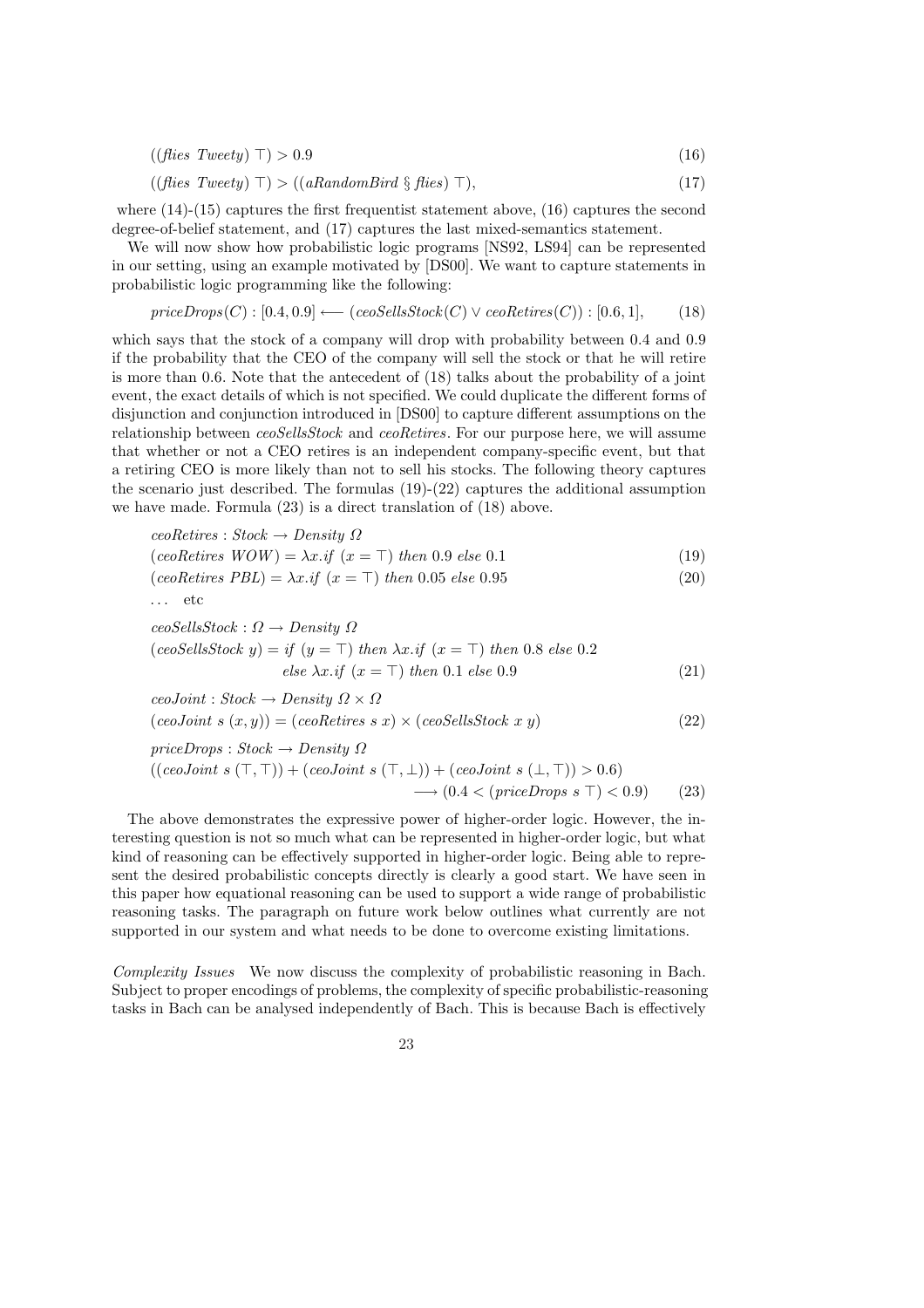a programming language and, as with Prolog or Haskell, carrying out a computational procedure of a certain complexity in Bach does not result in a computation that is more complex than the original procedure, nothing beyond a small constant factor anyway. This means many known complexity results continue to hold in our setting. In particular, hardness results for general exact inference in graphical models [Coo90, KZ04] still hold, unsurprisingly. More pleasantly, the many positive results for inference on densities with 'nice' factorisations [AM00, KFL01] also continue to hold in our setting.

We remark also that we are not trying to give a complete axiomatisation of probabilistic reasoning in higher-order logic in this paper; the results of [Hal90] and others demonstrate that this cannot be done in general. What we are proposing instead is that in many practical applications of interest, one can write down a theory in higher-order logic that captures neatly both the probabilistic and non-probabilistic elements of the underlying application domain. Further, reasoning efficiently with such a theory is often easy. Indeed, we believe a great deal of interesting probabilistic reasoning can be carried out this way.

Other Related Work In [GF05], the authors explore ways of defining probability distributions over basic terms, a class of terms in higher-order logic introduced in [Llo03] for the specific purpose of representing individuals in applications. The class of distributions identified in [GF05] are all defined by induction on the structure of basic terms. An efficient sampling algorithm is also given for these distributions. We remark that the use of higher-order logic in [GF05] is restricted to the definition of basic terms and is quite different to our use of higher-order logic for representing probabilistic concepts. In particular, the distributions on basic terms identified in [GF05] are not actually defined and manipulated in higher-order logic, although the techniques of this paper show that this is indeed possible. We note also that the class of distributions identified in [GF05] forms only a small subset of the kind of distributions that can be represented in higher-order logic.

There are also related works on adding probabilistic reasoning support to functional programming languages. These come in the form of language extensions to the  $\lambda$ -calculus. In [RP02], the authors show how probability distributions can be captured using monads. They also introduced a simple language called measure terms that allows certain operations on (discrete) distributions to be computed efficiently. The measure terms is a subset of the language we use for representing and manipulating densities in this paper. In [PPT05], a probabilistic language based on sampling functions is presented. The language supports all kinds of probability distributions and exploits the fact that sampling functions form a so-called state monad.

In [All05], the Haskell language is used to describe a family of statistical models based on the MML principle. The generalisation of the various models, and the natural mappings between them, are shown by the use of Haskell classes, types, and functions.

Current Limitations and Future Work We end this section by stating the limitations of what has been done in this paper and suggest some future work.

All the examples given in this paper are solved via exact inference. In some problems, exact inference can be extremely expensive. For example, it would take a long time to compute in the context of Section 5.2 the exact answer to the question "What is the probability that the urn contains 30 balls given that 100 balls are drawn and 75 appear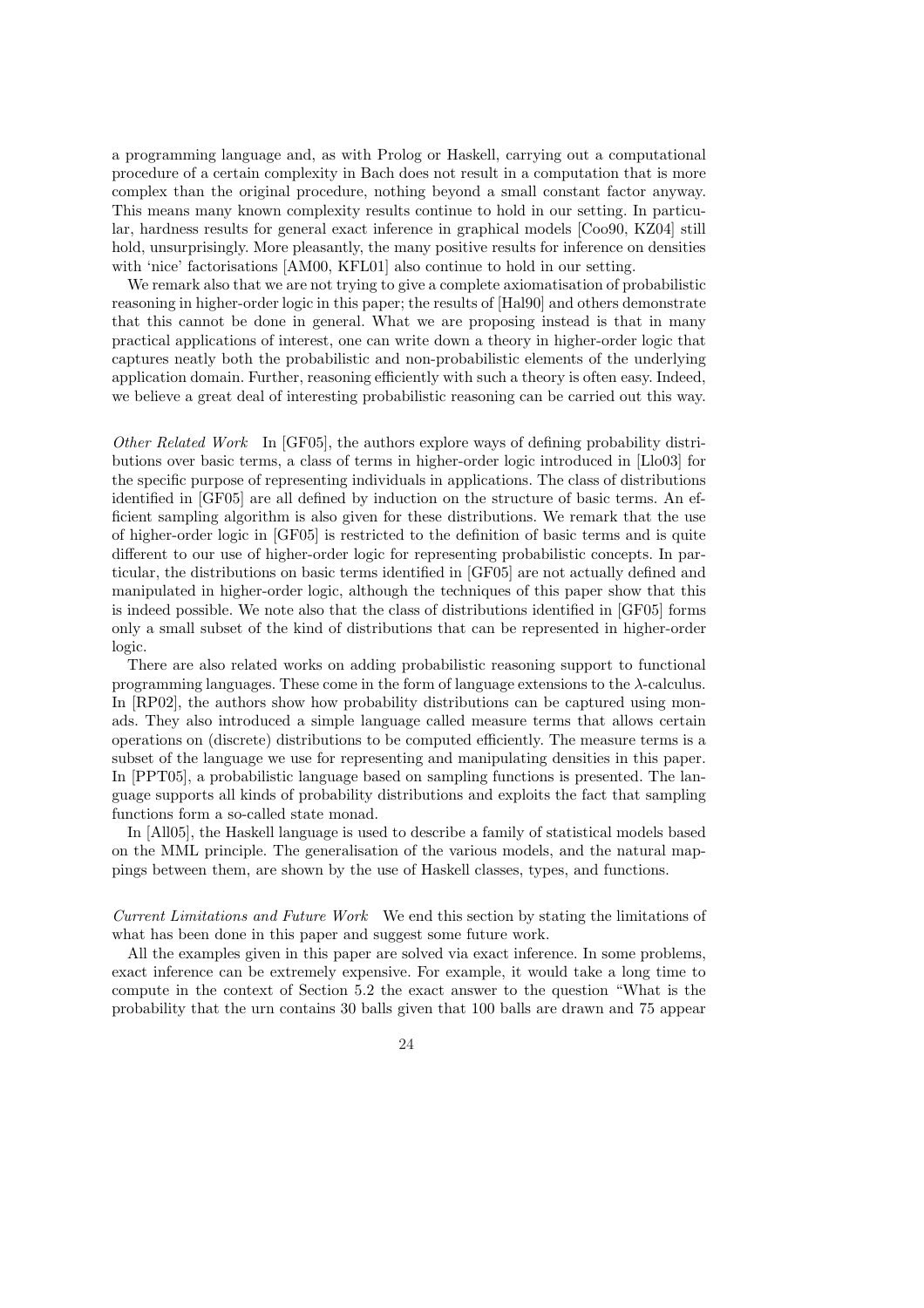blue and 25 appear green?". Efficient approximate algorithms need to be developed to handle these questions. The main technical problem is coming up with efficient ways of sampling from different classes of terms.

The type of reasoning problems that can be solved using our present system is limited also by the fact that the version of Bach we use here only performs equational reasoning. So, for example, inequality type of reasoning cannot be easily solved at present. The computation system described in this paper can be extended with constraints-processing capabilities to help with such problems. Also, the full Bach system as defined in [Llo07] contains a tableaux theorem prover as a subsystem. This full system, once completed, can be used to tackle a wider class of probabilistic reasoning problems.

We have not discussed the problem of learning in this paper. We are currently pursuing ways of upgrading the Alkemy system [Llo03, Ng05, LN07] to learn probabilistic theories, building on the work of [Bun92] and maximum entropy methods.

# 7. Conclusion

The foundations of probability theory can be stated in the language of mathematics. It should thus come as no surprise that probability and probabilistic reasoning can be incorporated naturally and directly in higher-order logic, which is essentially the formal version of the (informal) everyday language of mathematics. We believe it is better to start off from higher-order logic instead of first-order logic in the search for a language that tightly integrates probability and logic. Indeed, taking this route, one may discover that there is actually no need to invent any new machinery to achieve the desired integration.

#### Acknowledgments

We thank Marcus Hutter, Kristian Kersting, Brian Milch, Tim Sears, Will Uther, Joel Veness, and Yang Wang for helpful discussions. NICTA is funded through the Australian Government's Backing Australia's Ability initiative, in part through the Australian Research Council.

# References

| [A1105] | Lloyd Allison. Models for machine learning and data mining in functional    |
|---------|-----------------------------------------------------------------------------|
|         | programming. Journal of Functional Programming, $15(1):15-32$ , $2005$ .    |
| [AM00]  | Srinivas M. Aji and Robert J. McEliece. The generalized distributive law.   |
|         | IEEE Transactions on Information Theory, 46(2):325-343, March 2000.         |
| [And86] | Peter B. Andrews. An Introduction to Mathematical Logic and Type Theory:    |
|         | To Truth Through Proof. Academic Press, 1986.                               |
| [BGR04] | Chitta Baral, Michael Gelfond, and J. Nelson Rushton. Probabilistic reason- |
|         | ing with answer sets. In Proceedings of the 7th International Conference on |
|         | Logic Programming and Nonmonotonic Reasoning, pages 21–33, 2004.            |
| [Bil86] | Patrick Billingsley. Probability and Measure. Wiley, 2nd edition, 1986.     |
| [Bis06] | Christopher M. Bishop. Pattern Recognition and Machine Learning.            |
|         | Springer, 2006.                                                             |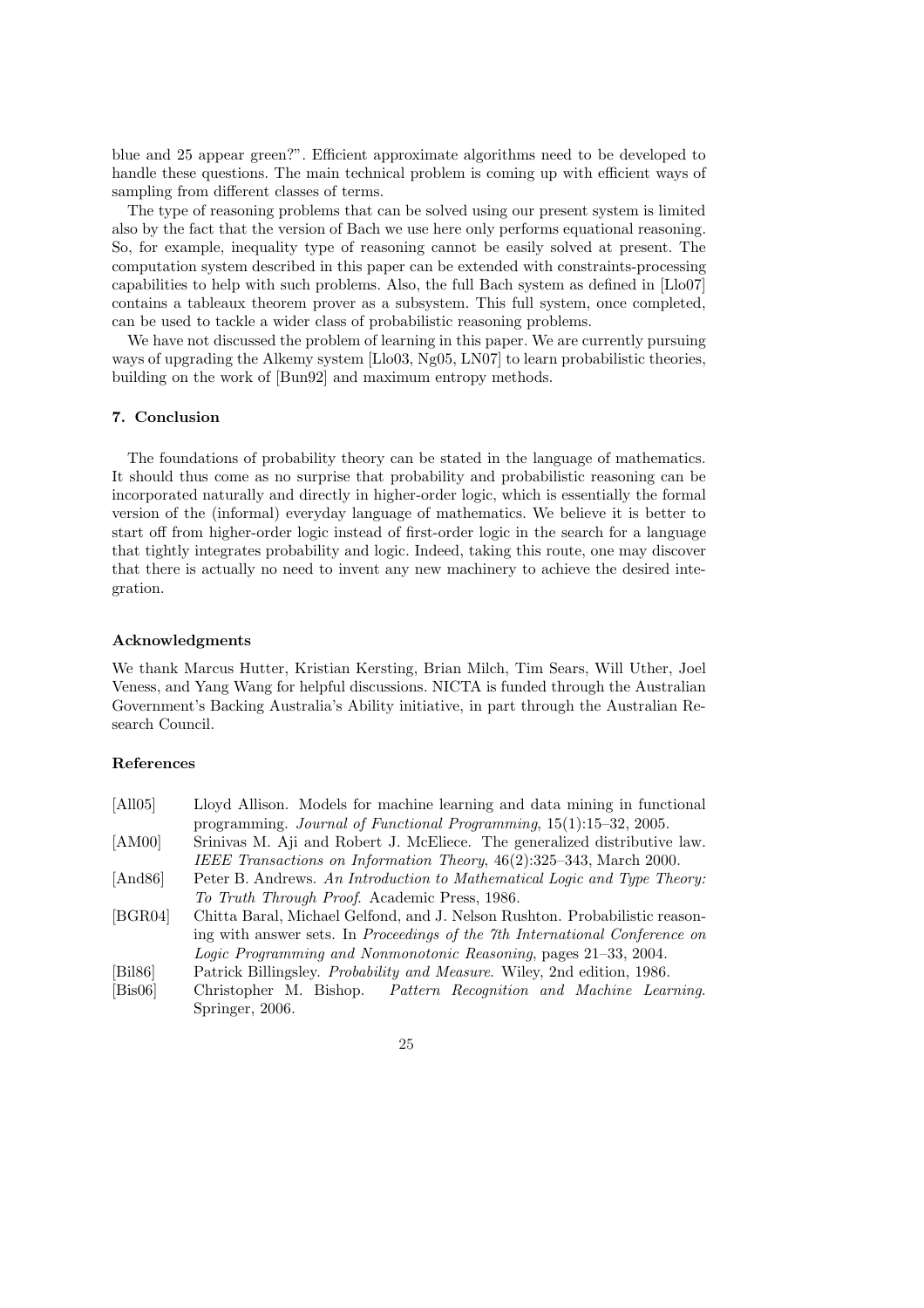- [Bun92] Wray L. Buntine. A Theory of Learning Classification Rules. PhD thesis, School of Computing Science, University of Technology, Sydney, 1992.
- [CGLN05] Joshua J. Cole, Matthew Gray, John W. Lloyd, and Kee Siong Ng. Personalisation for user agents. In F. Dignum et al., editors, Proceedings of the 4th International Joint Conference on Autonomous Agents and Multi Agent Systems, pages 603–610, 2005.
- [Chu40] Alonzo Church. A formulation of the simple theory of types. Journal of Symbolic Logic, 5:56–68, 1940.
- [Cla78] Keith Clark. Negation as failure. In H. Gallaire and J. Minker, editors, Logic and Databases, pages 293–322. Plenum Press, 1978.
- [Coo90] Gregory F. Cooper. The computational complexity of probabilistic inference using Bayesian belief networks. Artificial Intelligence, 42 (2-3):393–405, 1990.
- [DK03] Luc De Raedt and Kristian Kersting. Probabilistic logic learning. SIGKDD Explorations, 5(1):31–48, 2003.
- [DS00] Alex Dekhtyar and V. S. Subrahmanian. Hybrid probabilistic programs. Journal of Logic Programming, 43(3):187–250, 2000.
- [Dud02] Richard M. Dudley. Real Analysis and Probability. Cambridge University Press, 2002.
- [FGKP99] Nir Friedman, Lise Getoor, Daphne Koller, and Avi Pfeffer. Learning probabilistic relational models. In Proceedings of the 16th International Joint Conference on Artificial Intelligence, pages 1300–1307, 1999.
- [FH94] Ronald Fagin and Joseph Y. Halpern. Reasoning about knowledge and probability. *Journal of the ACM*,  $41(2):340-367$ , 1994.
- [GF05] Elias Gyftodimos and Peter A. Flach. Combining Bayesian networks with higher-order data representations. In 6th International Symposium on Intelligent Data Analysis, pages 145–156, 2005.
- [GL91] Michael Gelfond and Vladimir Lifschitz. Classical negation in logic programs and disjunctive databases. New Generation Computing, 9:365–387, 1991.
- [Haj01] Alan Hájek. Probability, logic and probability logic. In L. Goble, editor, The Blackwell Guide to Philosophical Logic, chapter 16, pages 362–384. Blackwell, 2001.
- [Hal90] Joseph Y. Halpern. An analysis of first-order logics of probability. Artificial Intelligence, 46(3):311–350, 1990.
- [Hal03] Joseph Y. Halpern. Reasoning about Uncertainty. MIT Press, 2003.
- [Jor04] Michael I. Jordan. Graphical models. Statistical Science, 19:140–155, 2004.
- [KD07] Kristian Kersting and Luc De Raedt. Bayesian logic programming: Theory and tool. In Lise Getoor and Ben Taskar, editors, Introduction to Statistical Relational Learning, chapter 10. MIT Press, 2007.
- [KFL01] Frank R. Kschischang, Brendan J. Frey, and Hans-Andrea Loeliger. Factor graphs and the sum-product algorithm. IEEE Transactions on Information Theory, 47(2), 2001.
- [KZ04] Vladimir Kolmogorov and Ramin Zabih. What energy functions can be minimized via graph cuts? IEEE Transactions on Pattern Analysis and Machine Intelligence, 26(2):147–159, 2004.
- [Lei94] Daniel Leivant. Higher-order logic. In D.M. Gabbay, C.J. Hogger, J.A. Robinson, and J. Siekmann, editors, Handbook of Logic in Artificial Intelligence and Logic Programming, volume 2, pages 230–321. Oxford University
	- 26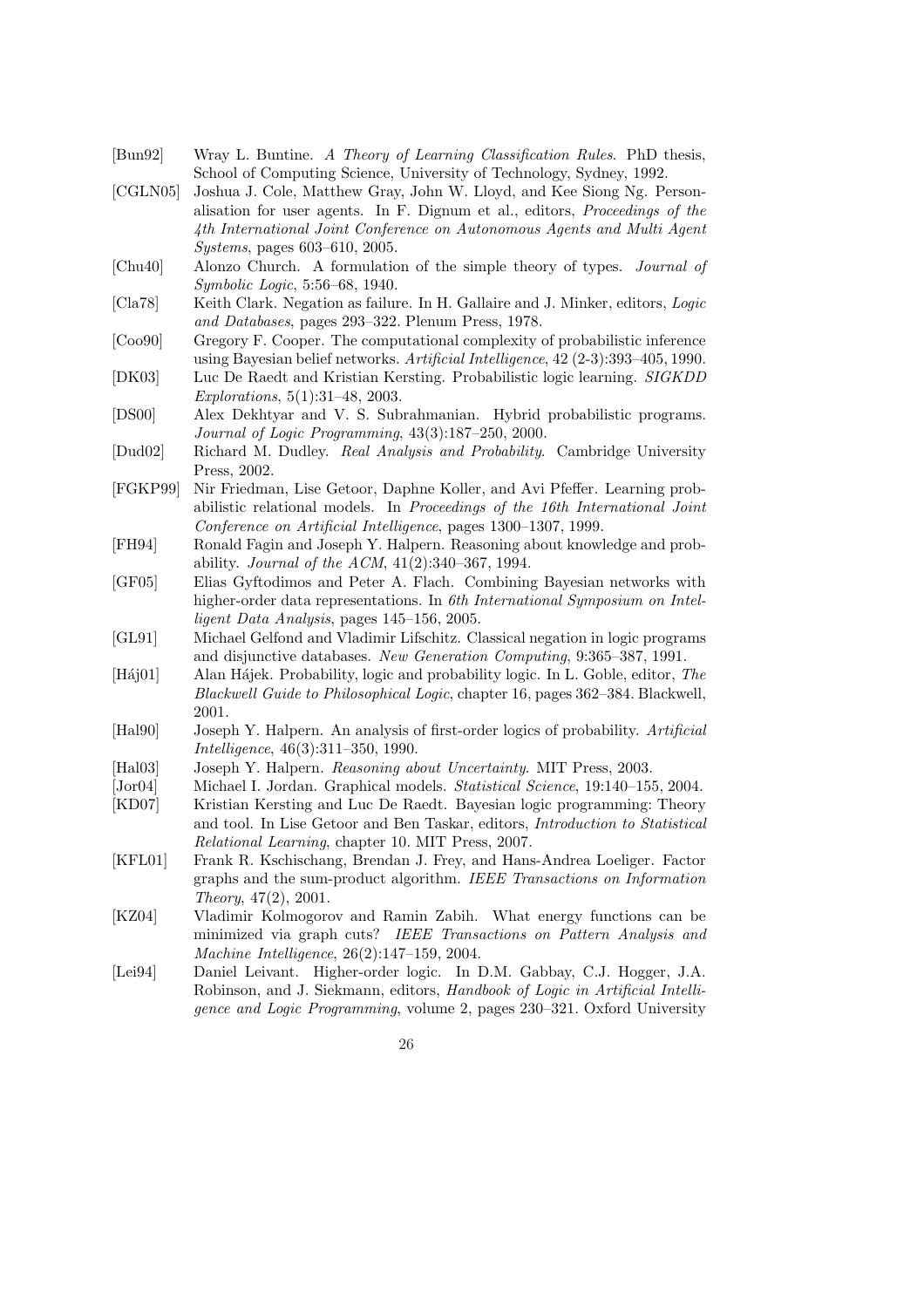Press, 1994.

- [Llo99] John W. Lloyd. Programming in an integrated functional and logic language. Journal of Functional and Logic Programming, 3, 1999.
- [Llo02] John W. Lloyd. Knowledge representation, computation, and learning in higher-order logic. Available at http://rsise.anu.edu.au/<sup>∼</sup>jwl/, 2002.
- [Llo03] John W. Lloyd. Logic for Learning: Learning Comprehensible Theories from Structured Data. Springer, 2003.
- [Llo07] John W. Lloyd. Knowledge representation and reasoning in modal higherorder logic. Available at http://rsise.anu.edu.au/<sup>∼</sup>jwl, 2007.
- [LN07] John W. Lloyd and Kee Siong Ng. Learning modal theories. In S. Muggleton, R. Otero, and A. Tamaddoni-Nezhad, editors, Proceedings of the 16th International Conference on Inductive Logic Programming, LNAI 4455, pages 320–334, 2007.
- [LN08] J. W. Lloyd and K. S. Ng. Probabilistic and logical beliefs. In M. Dastani, J. Leite, A. El Fallah Seghrouchni, and P. Torroni, editors, Languages, Methodologies and Development Tools for Multi-Agent Systems, International Workshop, LADS 2007, LNAI 5118, pages 19–36. Springer, 2008.
- [LS94] Laks V. S. Lakshmanan and Fereidoon Sadri. Modeling uncertainty in deductive databases. In D. Karagiannis, editor, Proceedings of the International Conference on Database and Expert Systems Applications, DEXA'94, pages 724–733, 1994.
- [MMR<sup>+</sup>05] Brian Milch, Bhaskara Marthi, Stuart Russell, David Sontag, Daniel L. Ong, and Andrey Kolobov. Blog: Probabilistic models with unknown objects. In L.P. Kaelbling and A. Saffiotti, editors, Proceedings of the 19th International Joint Conference on Artificial Intelligence, pages 1352–1359, 2005.
- [MR07] Brian Milch and Stuart Russell. First-order probabilistic languages: Into the unknown. In S. Muggleton, R. Otero, and A. Tamaddoni-Nezhad, editors, Proceedings of the 16th International Conference on Inductive Logic Programming, LNAI 4455, pages 10–24, 2007.
- [Mug96] Stephen Muggleton. Stochastic logic programs. In L. De Raedt, editor, Advances in Inductive Logic Programming, pages 254–264. IOS Press, 1996. [Nea04] Richard E. Neapolitan. Learning Bayesian Networks. Prentice Hall, 2004.
- [Ng05] Kee Siong Ng. Learning Comprehensible Theories from Structured Data. PhD thesis, Computer Sciences Laboratory, The Australian National University, 2005.
- [Nil86] Nils J. Nilsson. Probabilistic logic. Artificial Intelligence, 28(1):71–88, 1986.
- [NS92] Raymond T. Ng and V. S. Subrahmanian. Probabilistic logic programming. Information and Computation, 101(2):150–201, 1992.
- [Poo00] David Poole. Logic, knowledge representation, and Bayesian decision theory. In Proceedings of the 1st International Conference on Computational Logic, LNCS 1861, pages 70–86, 2000.
- [PPT05] Sungwoo Park, Frank Pfenning, and Sebastian Thrun. A probabilistic language based upon sampling functions. In Conference Record of the 32nd Annual ACM Symposium on Principles of Programming Languages, 2005.
- [RD06] Matthew Richardson and Pedro Domingos. Markov logic networks. Machine Learning, 62:107–136, 2006.
- [RP02] Norman Ramsey and Avi Pfeffer. Stochastic lambda calculus and monads